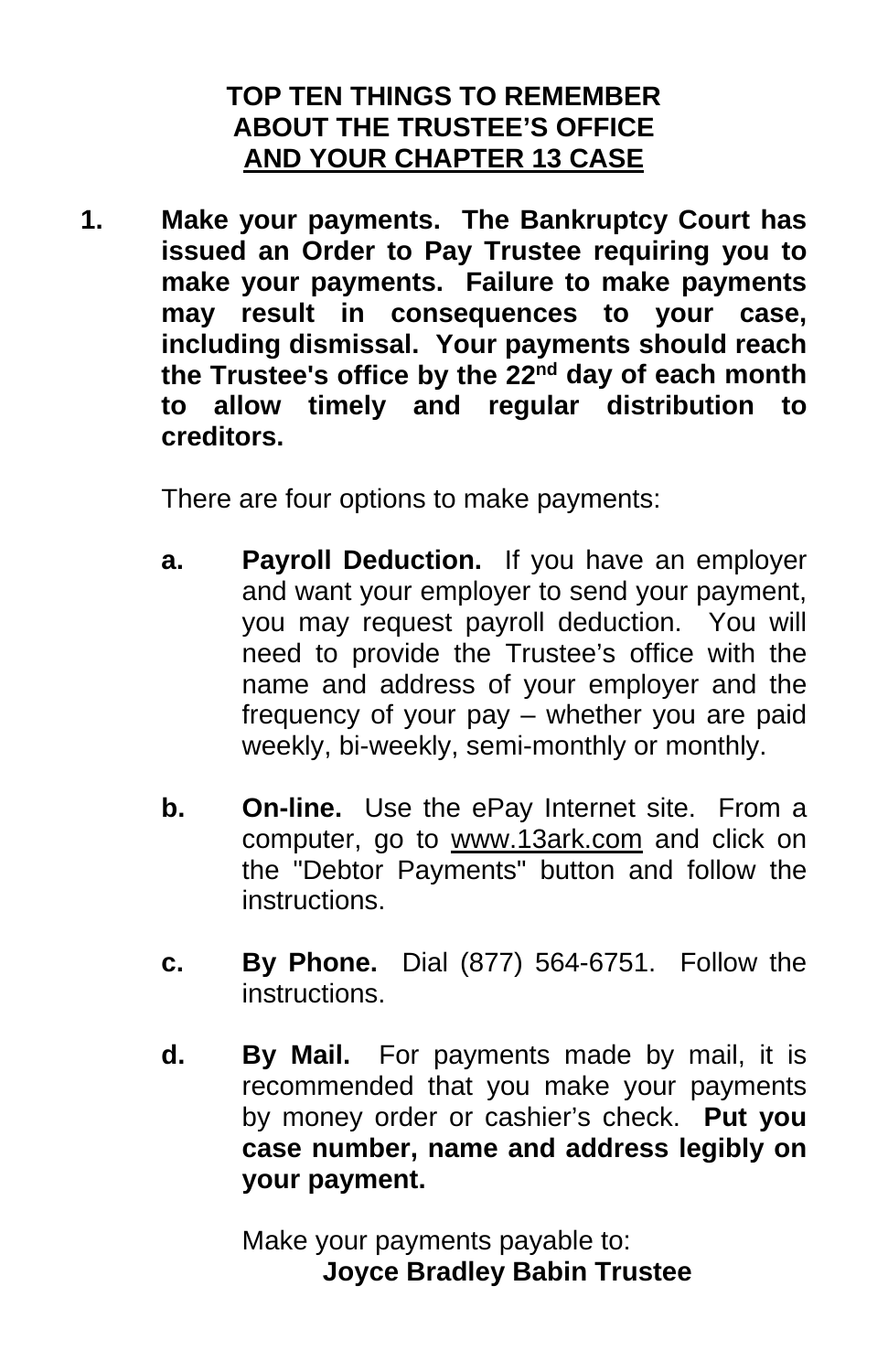# Mail your payments to: **Joyce Bradley Babin, Trustee 3411 Momentum Place Chicago, IL 60689-5334**

**PAYMENTS ARE DUE BY THE 22nd OF EACH MONTH.** You should allow sufficient time for your payment to reach the Trustee's office for processing before the end of the month. Payments made after the  $22<sup>nd</sup>$  of the month, particularly by ePay, telephone or personal check, may be held pending clearance and the disbursement of the funds may be delayed.

Keep receipts/records of your payments. **You are responsible for making your plan payments.** Even if you have employer withholding, you are ultimately responsible for making your payments.

- **2. Read this Blue Book for answers to your questions.**
- **3. Keep track of information about your case. Read the information you receive from the Trustee and your attorney. The information is important.** The Trustee will send Annual Reports. Each Report will show all payments that you have made to the Trustee for the past year and the status of the payments made by the Trustee to your creditors. You may obtain a log-in and password to access the Trustee's information about your case more frequently through [www.13datacenter.com.](http://www.13datacenter.com/)

The Trustee also will send at least one "Summary Notice of Claims Filed" that will list the claims to be paid. If additional claims are filed or amended, you should receive other similar Notices. Review these documents carefully, and if you have questions, contact your attorney or the Trustee's Office.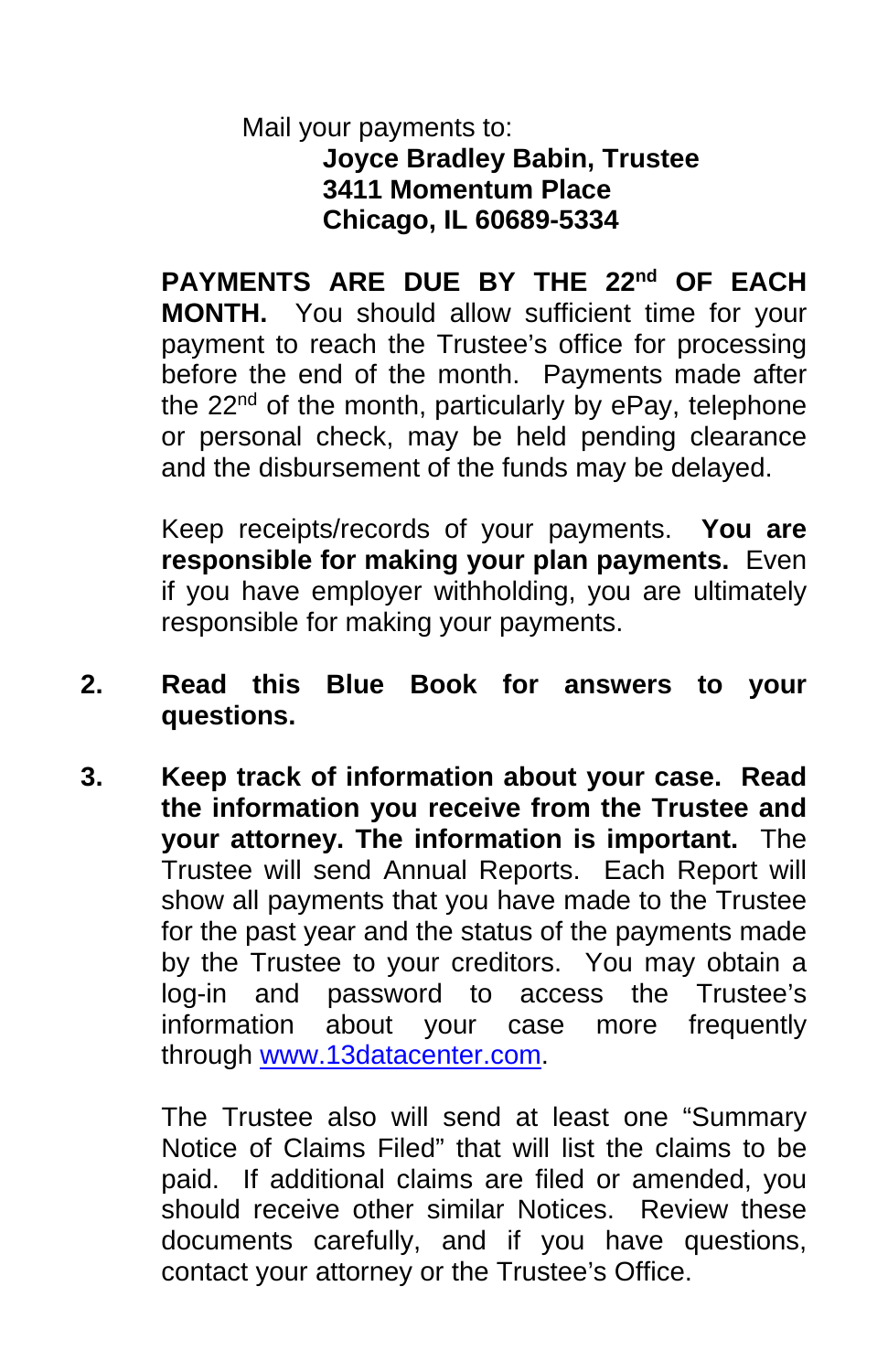**4. You may contact the Trustee's Office with questions about the administration of your case.**  Prior to contacting the Trustee's Office, you may be able to find the answer to your question by checking your case information using your login and password at [www.13datacenter.com](http://www.13datacenter.com/) as noted in Paragraph 3 above.

> The Trustee's Office *cannot* answer legal questions and you should not rely on information received from the Trustee's Office as legal advice. (Questions about changing your plan or dealing with objections and motions filed in your case by creditors are types of legal questions that your attorney must answer.)

- **5. Know your case number.** Your case number is the best way to identify your case. Documents filed with the Bankruptcy Court and Trustee's Office are filed and maintained by case number. **Print your name and case number on your payments and correspondence with the Trustee.**
- **6. Remember your on-going case obligations.** You are responsible for providing the Bankruptcy Court with your current address. If your address or employment changes, you must inform the Trustee and your attorney immediately. You also may be obligated to provide copies of your annual tax returns to the Trustee. If so, you should timely provide copies of the returns to your attorney each year to avoid possible delay in plan completion. You also should keep track of any other obligations you have regarding your plan.
- **7. You have certain obligations to meet in order to receive a discharge at the end of your case.** These obligations include completion of your plan payments; completion of an approved financial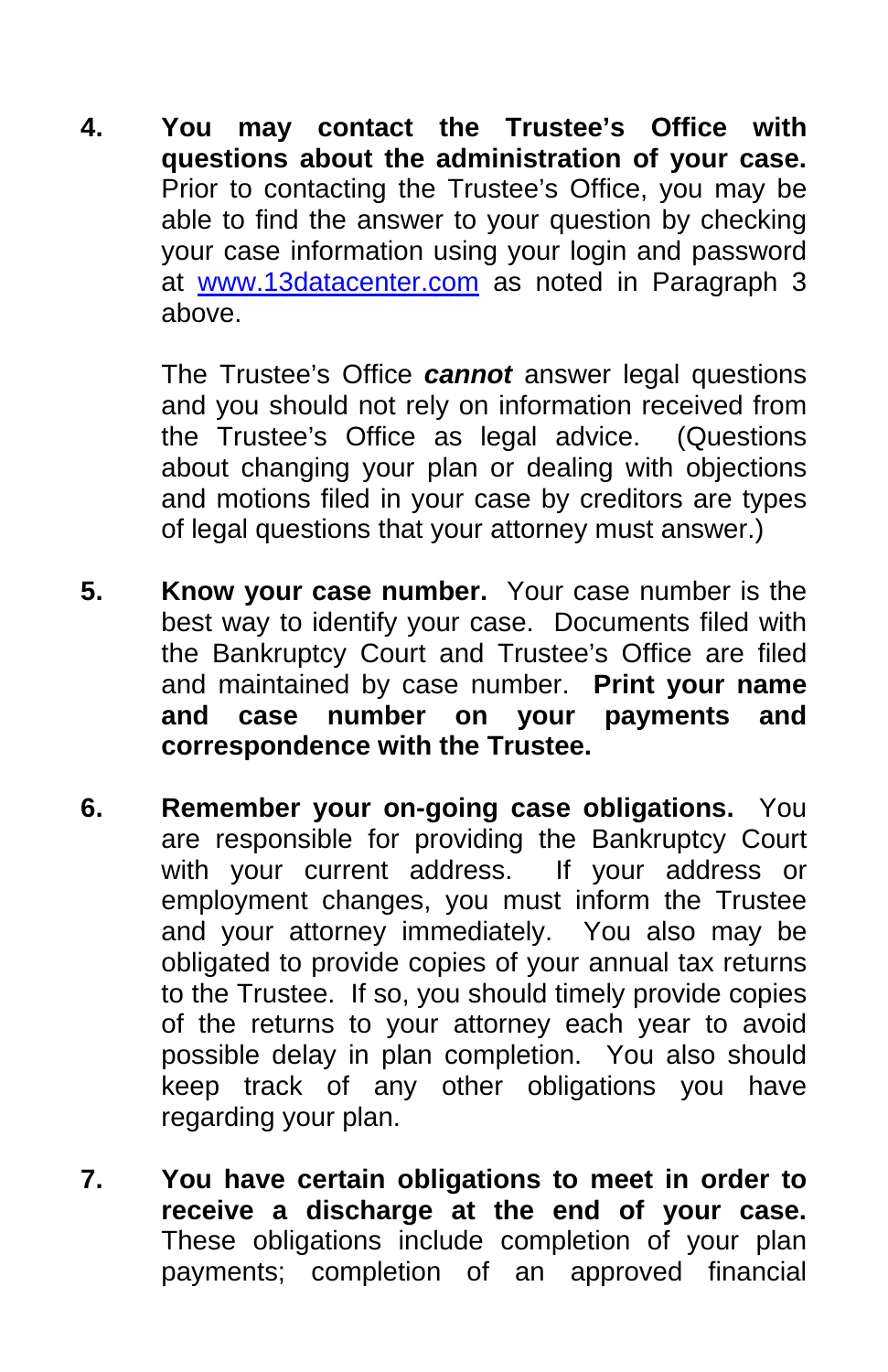management course; and certification that you do not have a domestic support obligation or, if you do, that any domestic support obligations are current. In order to receive a discharge, you must comply with these requirements. You should consider taking the financial management course early in your case. You may take a course offered by the Trustee or your attorney may provide other options. Scheduled dates for the Trustee's course may be found at [www.13ark.com.](http://www.13ark.com/)

- **8. Contact your attorney and the Trustee's Office**  *before* **you buy, sell, pay off or trade vehicles or other property, if you incur insurance or other losses or if you want to file a lawsuit or become involved in a legal proceeding**. You must have the appropriate Bankruptcy Court approvals to obtain, dispose of property or pursue a lawsuit.
- **9. Your plan term is an estimate. Your "plan base" is the minimum (lowest) amount that you must pay to complete your plan.** The total length of your plan term and plan base may vary based on a number of factors, including the timing of payments, the missing of payments, interest, insurance and allowed claim amounts.
- **10. Send letters to the Trustee at the correspondence address.** The Trustee's correspondence address is P.O. Box 8064, Little Rock, AR 72203-8064. **Do not send payments to the correspondence address or the Trustee's street address.**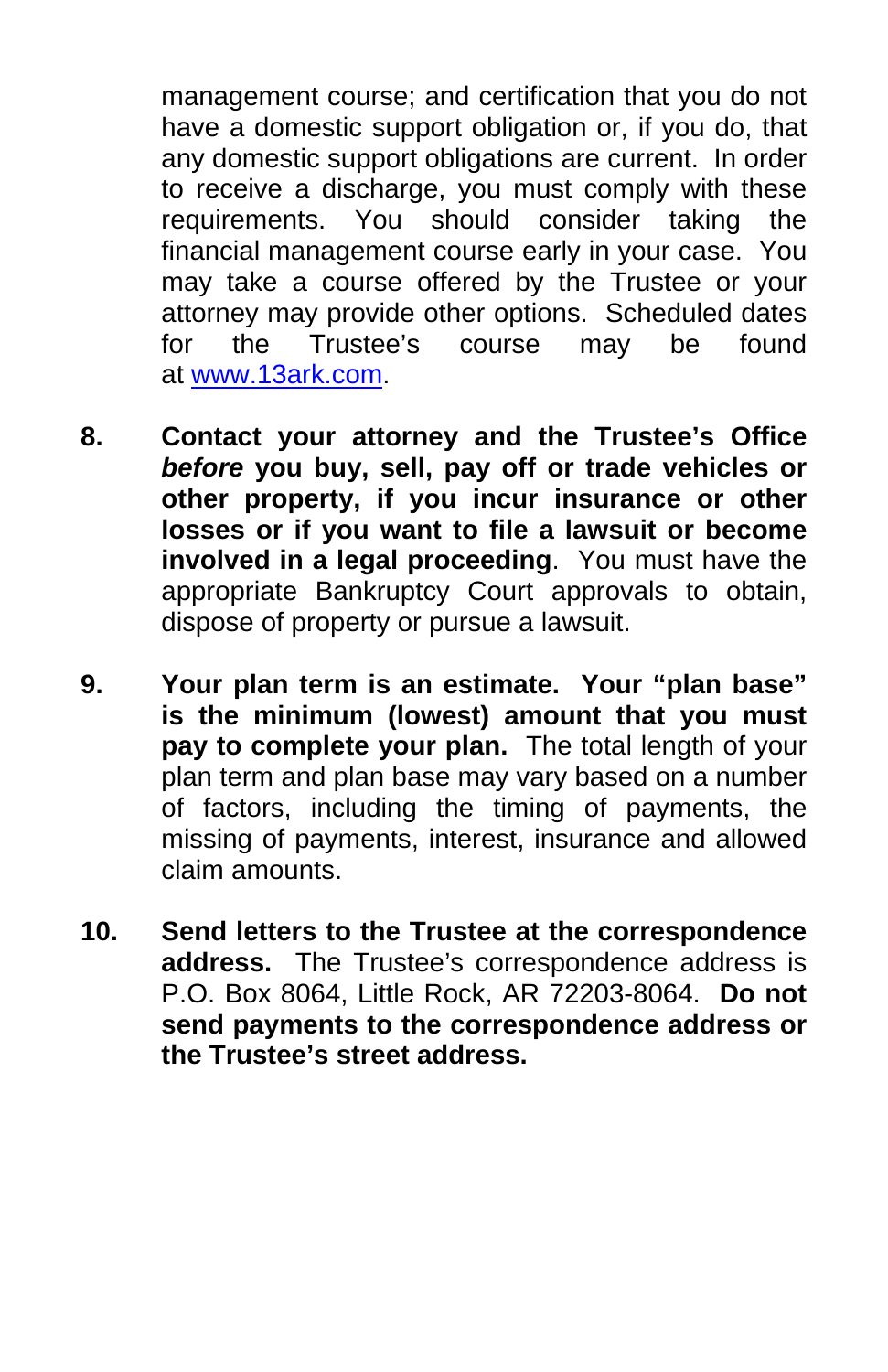# **TABLE OF CONTENTS**

| <b>INTRODUCTION</b>                       | Page           |
|-------------------------------------------|----------------|
| <b>ABOUT YOUR CASE</b>                    |                |
|                                           | 1              |
|                                           | 1              |
|                                           | $\overline{2}$ |
|                                           | $\overline{2}$ |
| <b>ABOUT YOUR PAYMENTS</b>                |                |
|                                           | 3              |
|                                           | 4              |
|                                           | 5              |
|                                           | 5              |
| <b>ABOUT YOUR PLAN</b>                    |                |
|                                           | 5              |
|                                           | 6              |
|                                           | 6              |
| Objections to Confirmation of Your Plan   | $\overline{7}$ |
|                                           | 7              |
|                                           | 8              |
|                                           | 8              |
|                                           | 8              |
|                                           | 9              |
| Modifications to Plans After Confirmation | 9              |
|                                           | 9              |
|                                           | 9              |
|                                           | 9              |
| <b>ABOUT YOUR CREDITORS AND CLAIMS</b>    |                |
|                                           | 10             |
|                                           | 10             |
|                                           | 10             |
|                                           | 10             |
|                                           | 11             |
|                                           | 11             |
|                                           | 11             |
|                                           | 12             |
|                                           | 12             |
|                                           | 12             |
| <b>ABOUT YOUR ACTIVITIES</b>              |                |
|                                           | 12             |
|                                           | 13             |
| Lawsuits or Other Legal Proceedings       | 13             |
|                                           |                |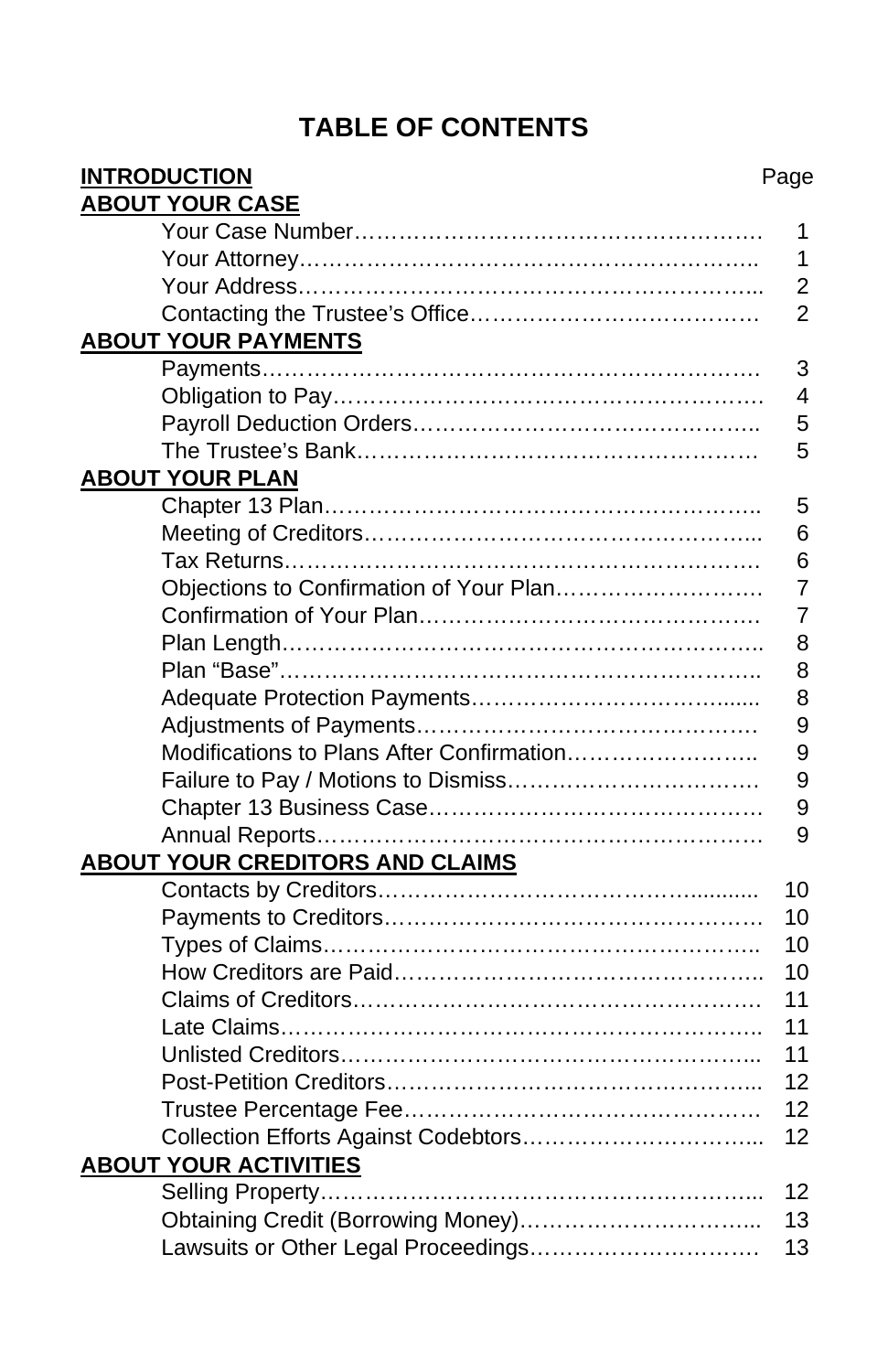|                                                     | 13 |
|-----------------------------------------------------|----|
|                                                     | 13 |
|                                                     | 13 |
| <b>ABOUT THE END OF YOUR CASE</b>                   |    |
|                                                     | 14 |
|                                                     | 14 |
|                                                     | 14 |
|                                                     | 15 |
|                                                     | 15 |
|                                                     | 15 |
|                                                     | 15 |
|                                                     | 16 |
|                                                     | 16 |
|                                                     | 16 |
| <b>NOTICE REGARDING INFORMATION ABOUT YOUR CASE</b> | 17 |
| STANDING TRUSTEE PLEDGE OF EXCELLENCE               | 18 |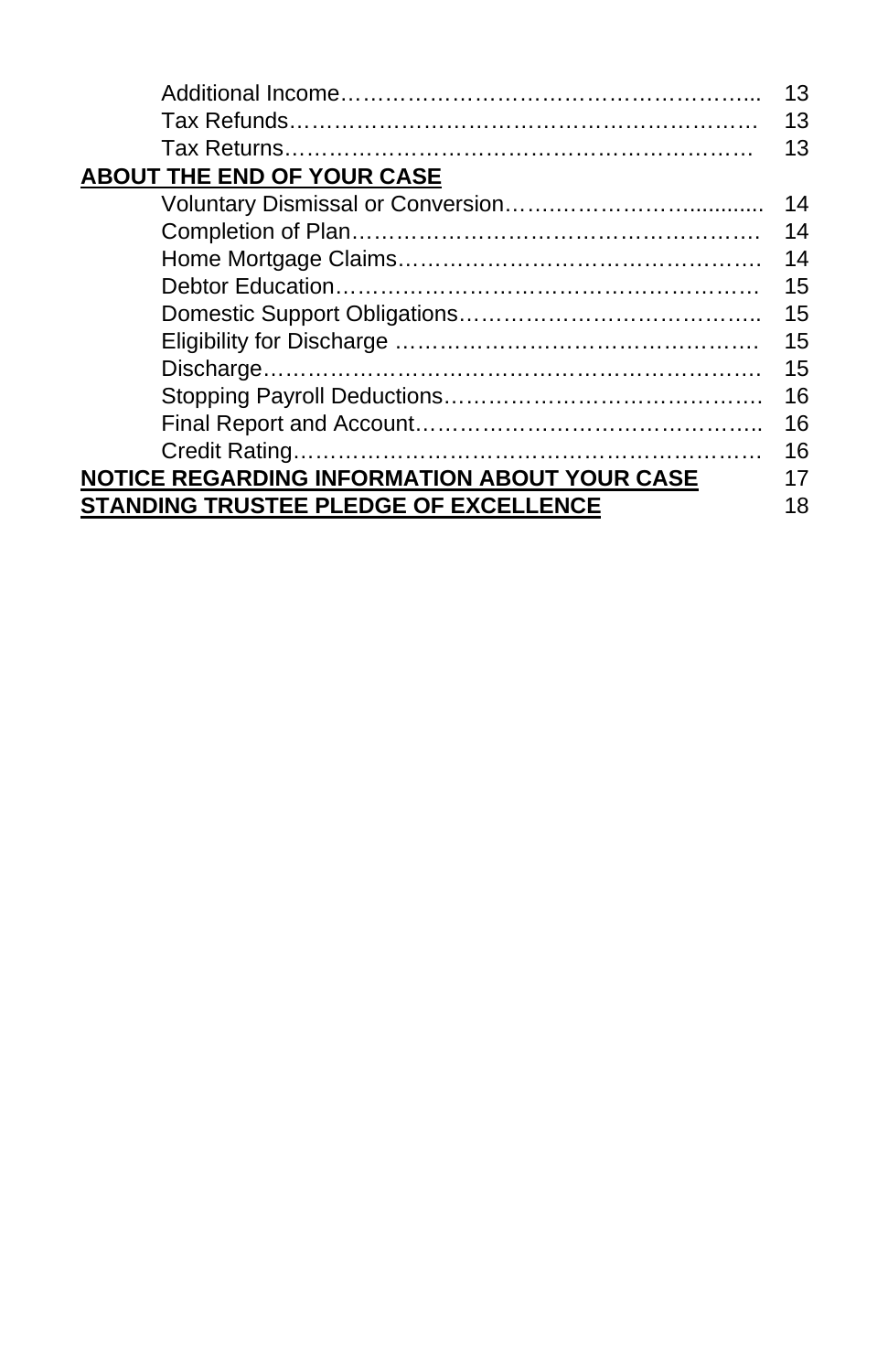### **WHAT YOU SHOULD KNOW ABOUT YOUR CHAPTER 13 CASE**

### **INTRODUCTION**

A Chapter 13 bankruptcy case allows an individual or married couple to reorganize debts. A Chapter 13 debtor proposes a plan of reorganization for a specific plan term and makes payments to the Chapter 13 Trustee. The Chapter 13 Trustee disburses the plan payments to the debtor's creditors. The debtor's bankruptcy filing and plan must conform to the guidelines of the United States Bankruptcy Code.

**This booklet is intended to provide general information regarding your Chapter 13 case and to familiarize you with procedures that will occur during your case. This booklet does not constitute legal advice and does not address every situation that may occur during your Chapter 13 case. The Trustee's office does not and cannot represent you or any other debtors. Any legal questions must be directed to your attorney.** 

#### **ABOUT YOUR CASE**

#### **YOUR CASE NUMBER**

At the time your Chapter 13 case was filed, the Bankruptcy Court assigned your case a number. **This number is important.** You will need to know the number when you contact the Trustee's office or when you make a payment to the Trustee. You should write the number on the front of this book. An example of a case number is 4:13-bk-1xxxx (long form) or 13-1xxxx (short form).

#### **YOUR ATTORNEY**

Under the Bankruptcy Rules, your attorney must appear and represent you while your case is active or until the Bankruptcy Court permits your attorney to withdraw from your case. If you have a legal question regarding your case, **you must consult your attorney**. **Your attorney is your representative and your advocate in your case.**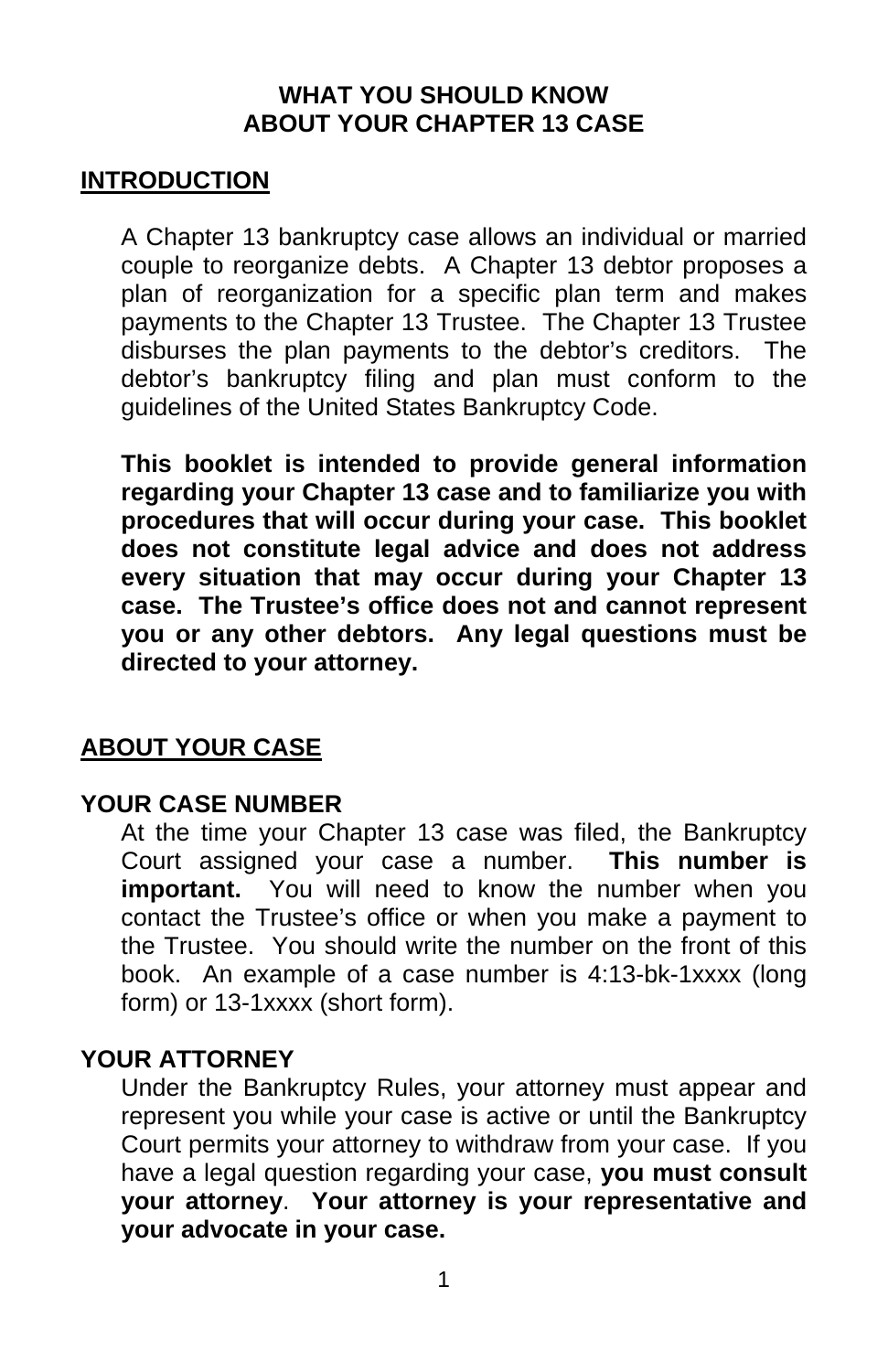Your attorney may be paid his or her original attorney's fee and any additional attorney's fees through your Chapter 13 plan. Make sure that you and your attorney have discussed fully the fees to be paid and whether additional legal services rendered during your plan will cost you additional amounts or whether the initial fee will cover all legal services. The attorney's fees are approved by the Bankruptcy Court. If you change attorneys during your Chapter 13 case, the name and address of your new attorney should be provided to the Trustee and the Bankruptcy Court through an appropriate legal pleading. Any changes in fee arrangements that result from your change in attorneys should be approved by the Bankruptcy Court.

### *PRO SE* **CASES**

If you file your case without an attorney, you are considered a<br>pro se debtor. A pro se debtor is required to follow *pro se* debtor. A *pro se* debtor is required to follow complicated bankruptcy laws and rules. Although a debtor may proceed without an attorney, a debtor should carefully consider the benefits of having representation by an attorney.

### **YOUR ADDRESS**

The Bankruptcy Court and the Trustee must have your correct mailing address throughout your case. All notices, letters, checks, etc., will be mailed to the address listed on your bankruptcy petition. **If you move or change your address, you are obligated to inform your attorney, the Trustee and the Bankruptcy Court, in writing, of your new address**.

#### **CONTACTING THE TRUSTEE'S OFFICE**

The Chapter 13 Trustee's phone number is (501) 537-2500, or (866) 797-3681 (toll free). The office is open Monday through Friday, excepting holidays, from 8:00 a.m. to 4:30 p.m. If you have a non-legal question about your case, you are welcome call the Trustee's office. You do not have to talk personally with the Trustee. The Trustee's staff is familiar with the policies and guidelines for Chapter 13 cases and is qualified to discuss any problems or questions that may arise. **The Trustee and her staff cannot give any legal advice. You should direct all legal questions to your attorney.**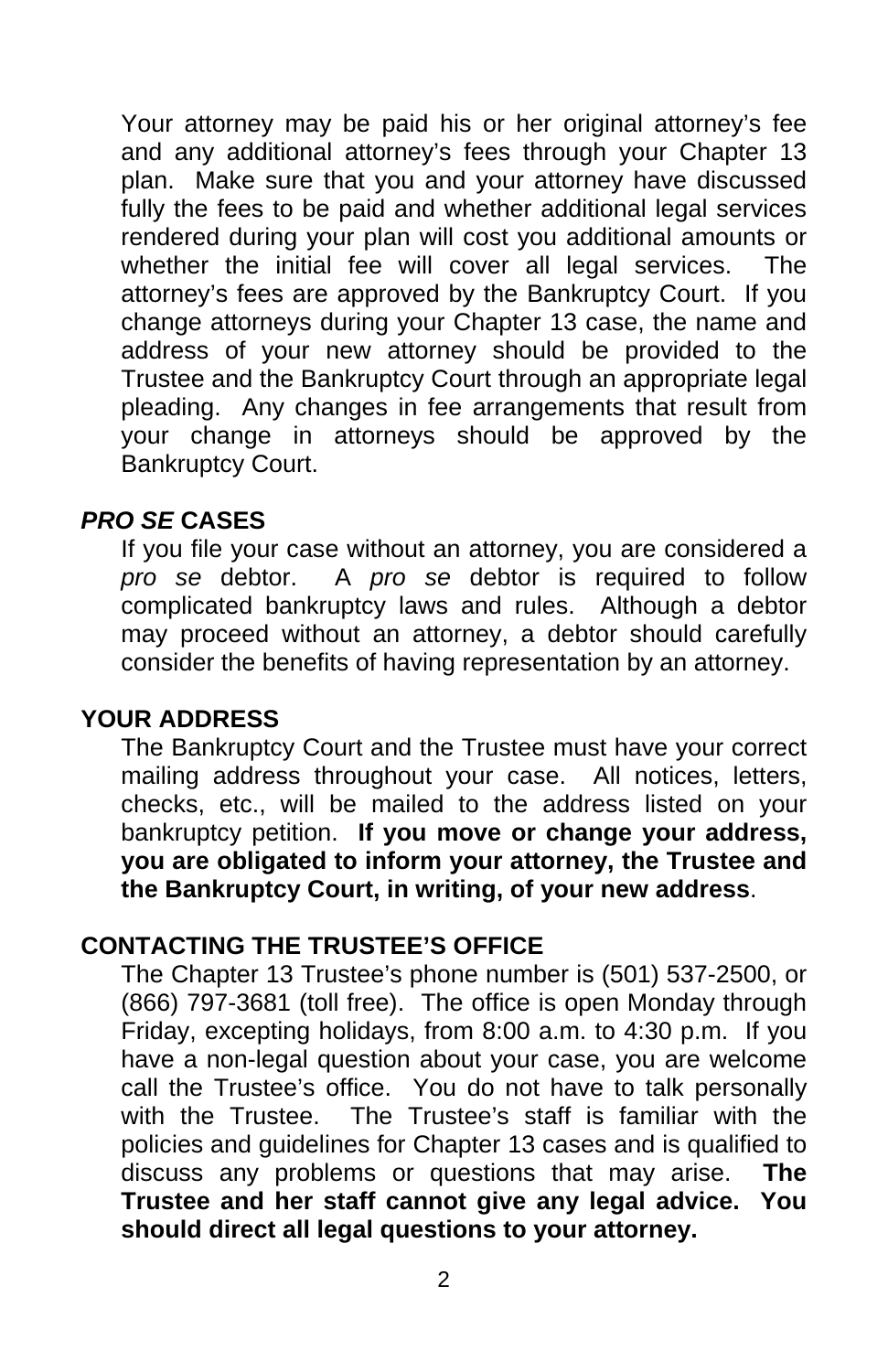### **ABOUT YOUR PAYMENTS**

#### **PAYMENTS**

**You are responsible for making your Chapter 13 plan payments according to your plan. The Bankruptcy Court has issued an Order to Pay Trustee requiring you to make your payments. Failure to make payments may result in consequences to your case, including dismissal. Your payments should reach the Trustee's office by the 22nd day of each month to allow timely and regular distribution to creditors.** 

There are four options for making your plan payments:

- **a. Payroll Deduction.** If you have an employer and want your employer to send your payment, you may request payroll deduction. You will need to provide the Trustee's office with the name and address of your employer and whether you are paid weekly, bi-weekly, semi-monthly or monthly.
- **b. On-line.** Use the ePay Internet site. From a computer, go to www.13ark.com and click on the<br>"Debtor Payments" button and follow the "Debtor Payments" button and instructions. A convenience fee of \$1.50 is charged for the service.
- **c. By Phone Interactive Voice Response (IVR).** Dial (877) 564-6751. Follow the instructions. A convenience fee of \$1.50 is charged for the service.
- **d. By Mail.** For payments made by mail, it is recommended that you make your payments by money order or cashier's check to avoid processing delays.

Make checks and money orders payable to: **Joyce Bradley Babin, Trustee**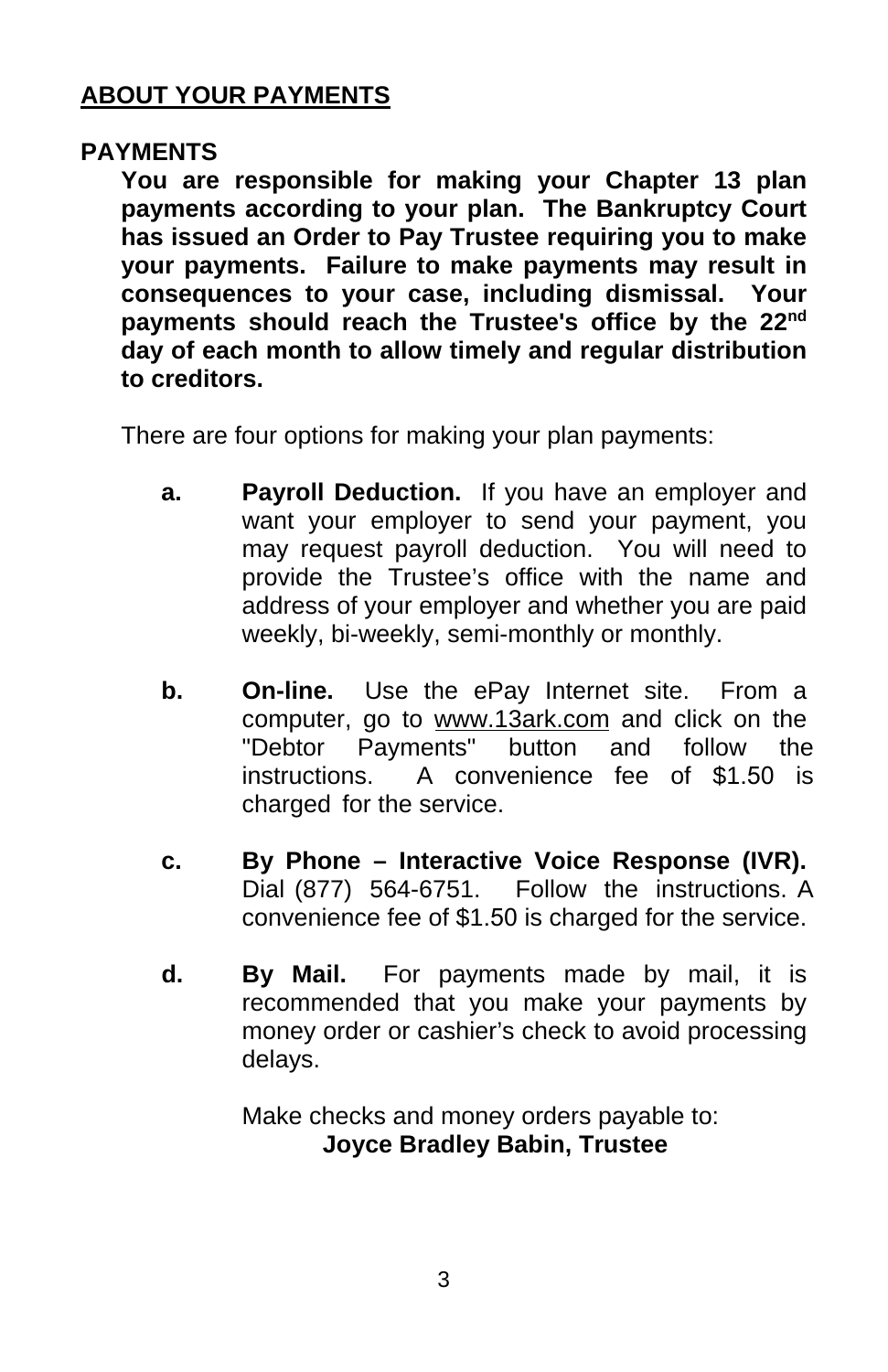Mail your payments to:

### **Joyce Bradley Babin, Trustee 3411 Momentum Place Chicago, IL 60689-5334**

When making a payment by mail, you should make sure your payment **clearly** includes:

- **1. Your Name;**
- **2. Your Address; and**
- **3. Your Chapter 13 Case Number.**

**Do not send payments to the Trustee's office address. Processing of your payment may be delayed if the payment is sent to the incorrect address.** 

### **CASH PAYMENTS ARE NOT ACCEPTED.**

**PAYMENTS ARE DUE BY THE 22nd OF EACH MONTH.**  Regardless of your payment method, you should allow sufficient time for your payment to reach the Trustee's office for processing before the end of the month. **Payments made after the 22nd of the month, particularly by ePay, telephone or personal check, may be held pending clearance.** 

Keep receipts/records of your payments. **You are responsible for making your plan payments.** Even if you have employer withholding, you are ultimately responsible for making your payments.

**OVERNIGHT DELIVERY:** The payment options should allow for your payments to be timely posted in the Trustee's office. **If you find it necessary to send a payment by overnight delivery, contact the Trustee's office for the appropriate address.** The overnight address is not the Trustee's street address. **The mail address provided above is for mail only, not overnight delivery.**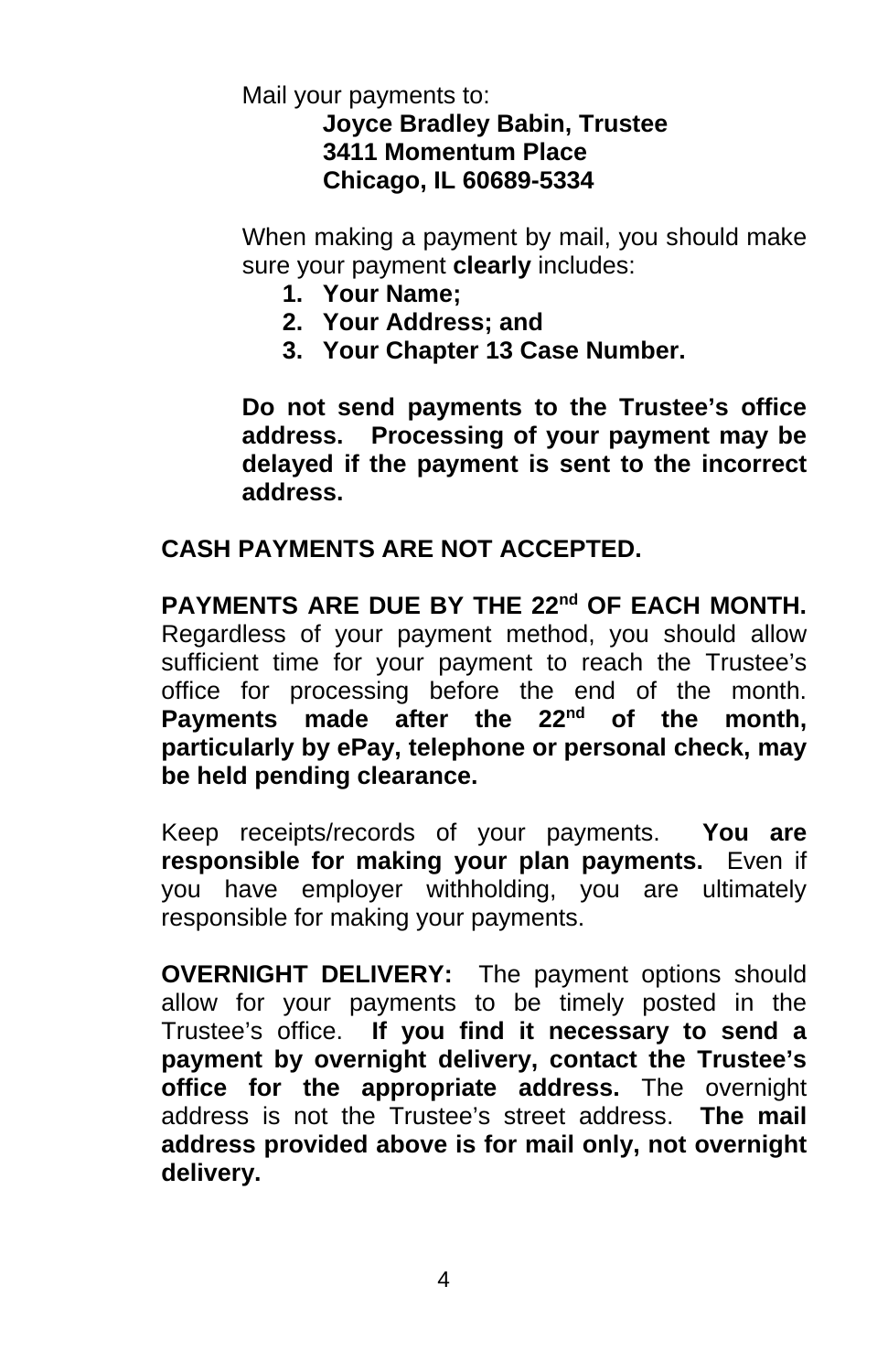### **OBLIGATION TO PAY**

Shortly after your case was filed, an "Order to Pay Trustee" was issued based on your plan payment. The Order to Pay Trustee orders you, or your employer through deduction from your wages or salary, to pay the Trustee the amount of your plan payment. Regardless of when the Order is received, **the Bankruptcy Code requires that your plan payments begin within 30 days after your case is filed.** 

**It may take several weeks for your payroll deduction to become effective. Please monitor your deductions. Until employer withholding begins, you should make your plan payments directly to the Trustee.**

#### **PAYROLL DEDUCTION ORDERS**

The Trustee recommends that if you are employed you make your payments by payroll deduction. The Bankruptcy Court issues an "Order to Pay Trustee" to your employer ordering your employer to deduct your plan payments from your pay and send the payments to the Trustee. During the time your Chapter 13 case is pending, the Order prohibits your employer from honoring any garnishments, including payment of back taxes. Deductions may continue for on-going child support obligations, or other obligations as allowed by the Order.

The withholding order for your employer is NOT a garnishment. The Trustee is carrying out a duty to administer your plan. If your employer does not honor a wage order, inform your attorney and the Trustee's office to allow appropriate action to be taken. If your employer has any questions, your employer may contact the Trustee's office.

#### **THE TRUSTEE'S BANK**

The Trustee uses Fifth Third Bank, a bank that provides services to Chapter 13 Trustees. There are no Fifth Third Bank branches in Arkansas.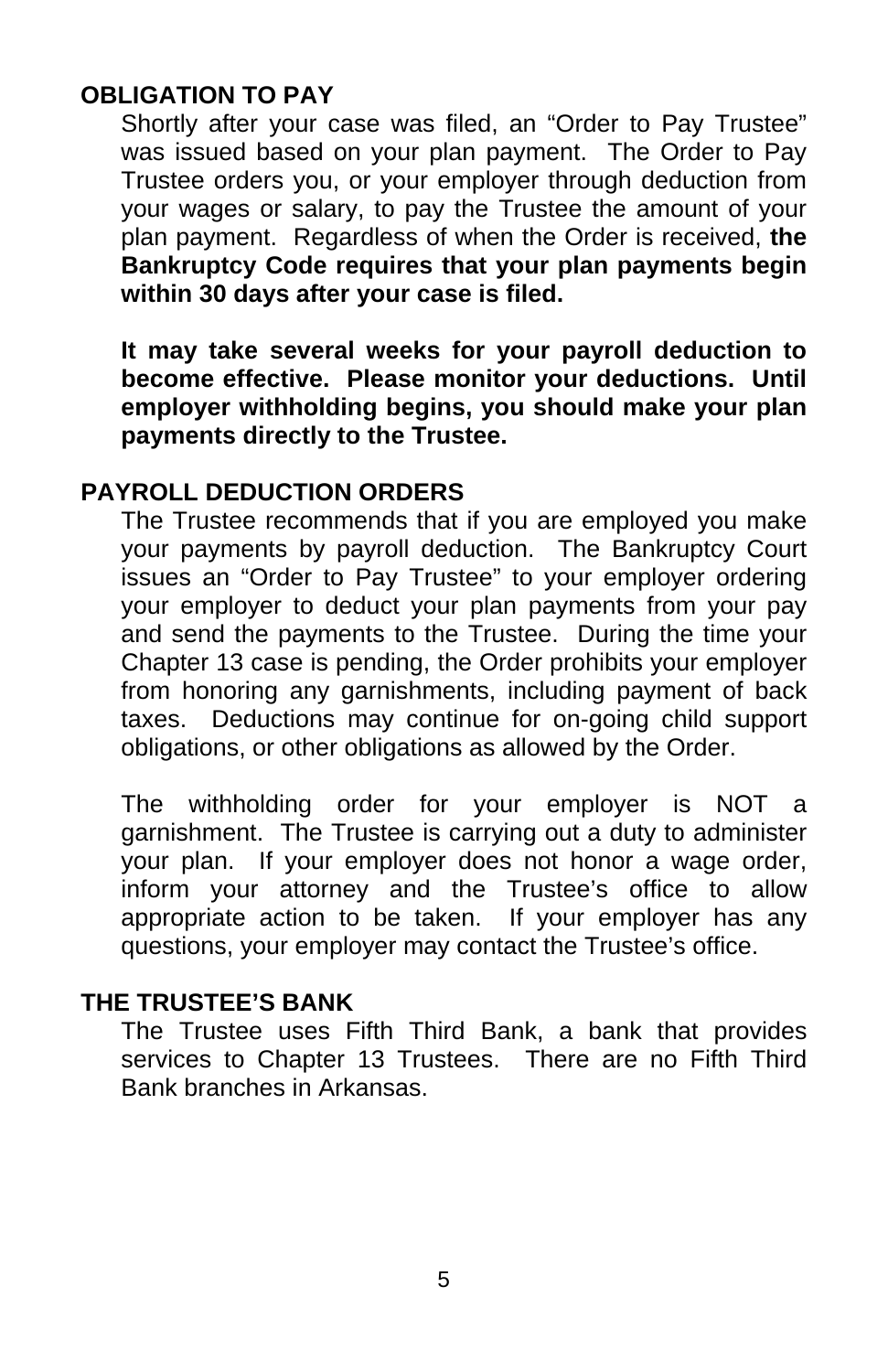### **ABOUT YOUR PLAN**

#### **CHAPTER 13 PLAN**

At the time of your bankruptcy filing or shortly thereafter, you filed a Chapter 13 plan. Your plan is your voluntary proposal to pay creditors. For your plan to be effective, the plan must be confirmed (approved) by the Bankruptcy Court.

Make sure you are familiar with your plan. There are many legal requirements that must be met. The plan specifies the payments you are to make to your plan; the length of your plan; and the treatment to be afforded your creditors and other interested parties.

Depending upon *your* circumstances, your plan may address such things as secured claims for your home mortgage, arrearage amounts owed for your home mortgage, vehicles or other secured creditors, administrative claims for attorney's fees or for priority unsecured claims for taxes and domestic support obligations, and non-priority unsecured claims such as credit card debt, medical bills and other similar claims. Your plan may provide for the sale or surrender of property, retention or rejection of leases and executory contracts and payment of adequate protection payments to creditors.

It is the intent of the Trustee to pay your creditors as described in your plan. If a change needs to be made to the treatment of creditors or your payment amount, your plan will have to be modified by your attorney.

#### **MEETING OF CREDITORS**

Each debtor in a Chapter 13 case must attend a meeting of creditors. At the meeting of creditors, the Trustee or her representative and any creditors in attendance will have the opportunity to ask questions regarding your financial affairs, including questions about your bankruptcy schedules, statement of financial affairs and plan. Your answers are given under oath and the meetings are recorded. Each debtor will be required to provide original copies of acceptable documents to verify the debtor's identity and the debtor's social security number.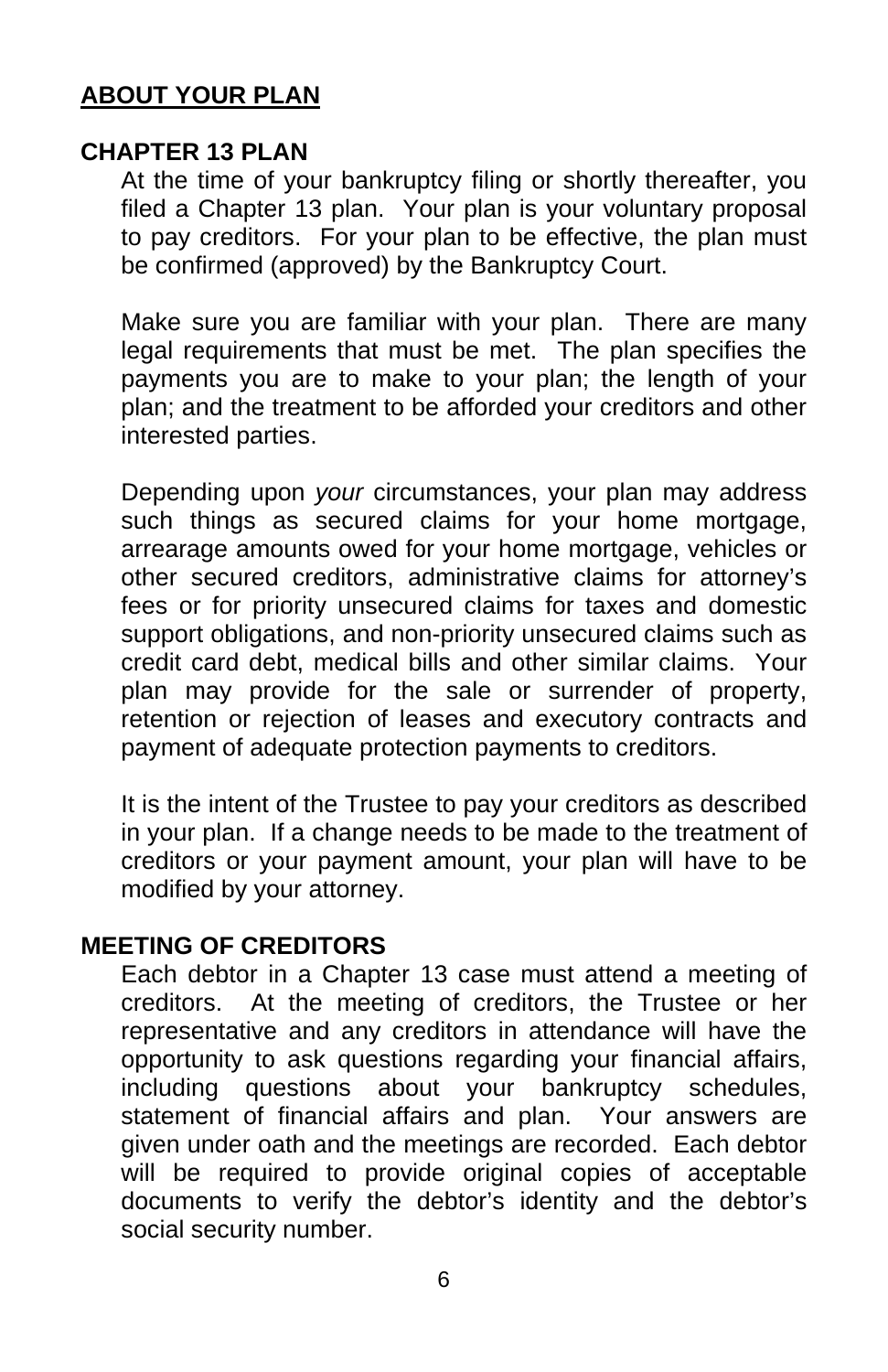# **TAX RETURNS**

At least seven days prior to the first date set for the meeting of creditors, a debtor, through his or her attorney, is obligated to provide a copy of the tax return for the year most recently ended to the Trustee. Additionally, the debtor is required to provide proof of filing of all tax returns for the four years prior to the bankruptcy filing. The Trustee requires "proof" in the form of copies of the IRS Transcripts or copies of the returns for all four years. If you were not obligated to file tax returns, an affidavit may be provided. If you do not provide the tax returns or transcripts as required, your meeting may be continued to another date or your case may be subject to the filing of a motion to dismiss.

#### **OBJECTIONS TO CONFIRMATION OF YOUR PLAN**

The Trustee, creditors or other interested parties may file an "Objection to Confirmation" of your plan. Objections to Confirmation are filed for many reasons, including such things as incorrect payment provisions, omitted creditors, provisions that are not consistent with the Bankruptcy Code, failure to file tax returns, an insufficient payment or bad faith in filing or proposing a plan.

You and your attorney will receive a copy of the Objection to Confirmation and a notice of a hearing date from the Bankruptcy Court. Most objections are able to be resolved. **You should contact your attorney regarding the objection and whether you will need to attend the court hearing.** When an objection cannot be resolved, a court hearing may be necessary.

#### **CONFIRMATION OF YOUR PLAN**

After your meeting of creditors is concluded, your plan may be eligible for confirmation. To be eligible for confirmation, at a minimum: (1) all objections to the plan should have been resolved; (2) all applicable tax returns should have been filed; and (3) all domestic support obligations should be current. If no objections to confirmation of your plan are filed or when all objections to your plan are resolved, the Bankruptcy Court will issue an order confirming the plan. Although some payments, usually adequate protection payments, are made to creditors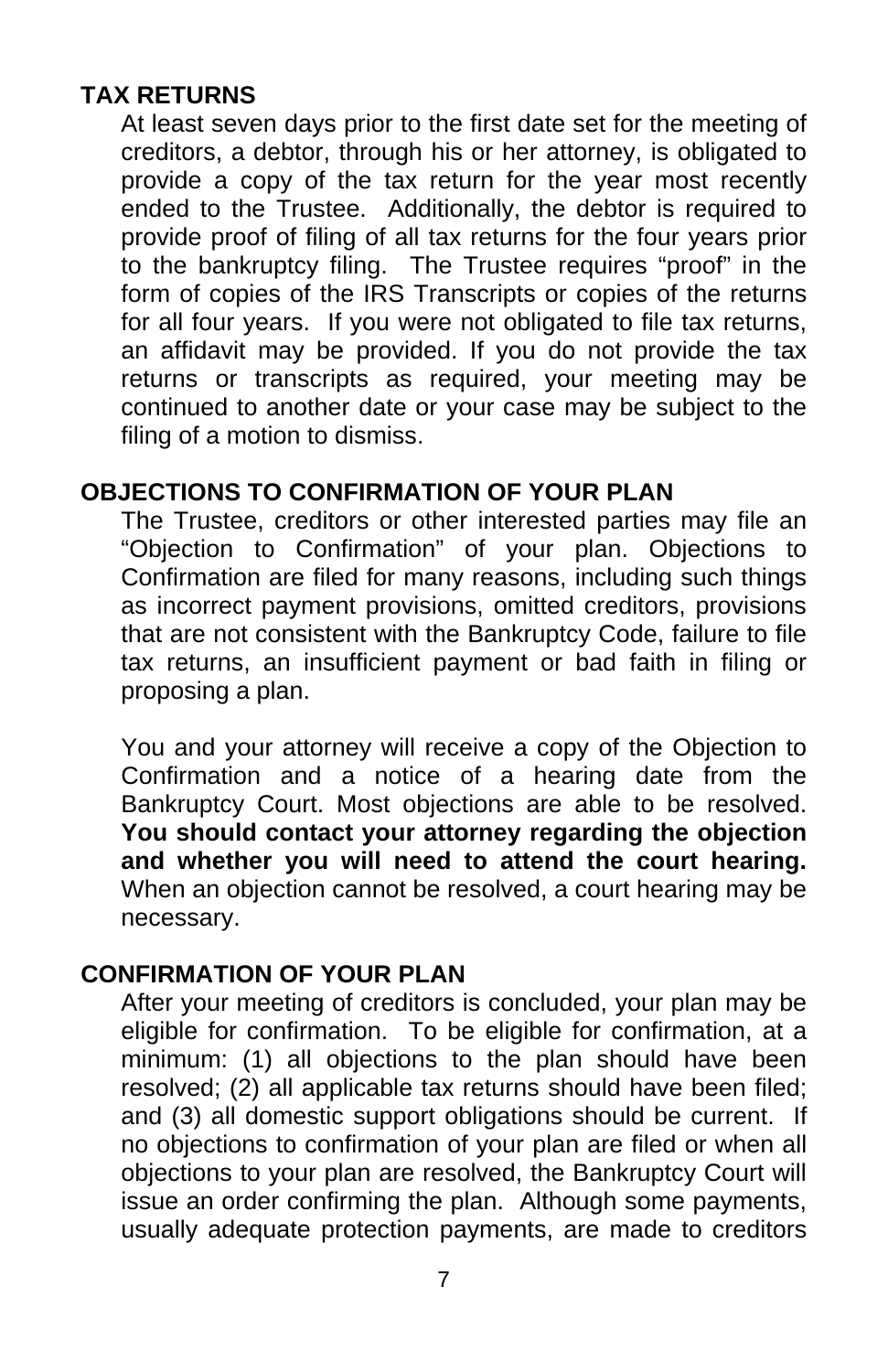prior to confirmation, the Trustee will not begin disbursing payments to creditors until after the plan is confirmed.

### **PLAN LENGTH**

Generally, a plan cannot have an applicable commitment period (plan length) of less than three years (36 months) or more than five years (60 months). Your proposed plan length is a close estimate of the actual plan length. The actual length depends on many factors such as the numbers and types of claims, the amounts of the claims, interest accruals for claims and the timeliness and frequency of plan payments.

Your plan should not exceed five years (60 months). If your plan is going to exceed five years at the outset, the Trustee may object to confirmation of your plan. If during the pendency of a confirmed plan, it appears that a plan is going to exceed five years, the Trustee will file a "Motion to Dismiss" your case. Your attorney should be able to help you address any problems concerning the plan length.

#### **PLAN "BASE"**

You may hear the term plan "base" discussed as part of your plan provisions. The Trustee views your plan "base" as the minimum amount you must pay to complete your plan. The Trustee uses your plan "base" to monitor your plan progress. During the course of your plan, the plan "base" may be adjusted.

### **ADEQUATE PROTECTION PAYMENTS**

Your plan may provide for pre-confirmation adequate protection payments to creditors, typically creditors with secured claims for vehicles or other personal property. The Trustee cannot make an adequate protection payment unless the creditor files a claim.

Some plans may provide for payment of adequate protection payments after confirmation. You should be aware of your plan provisions regarding adequate protection payments.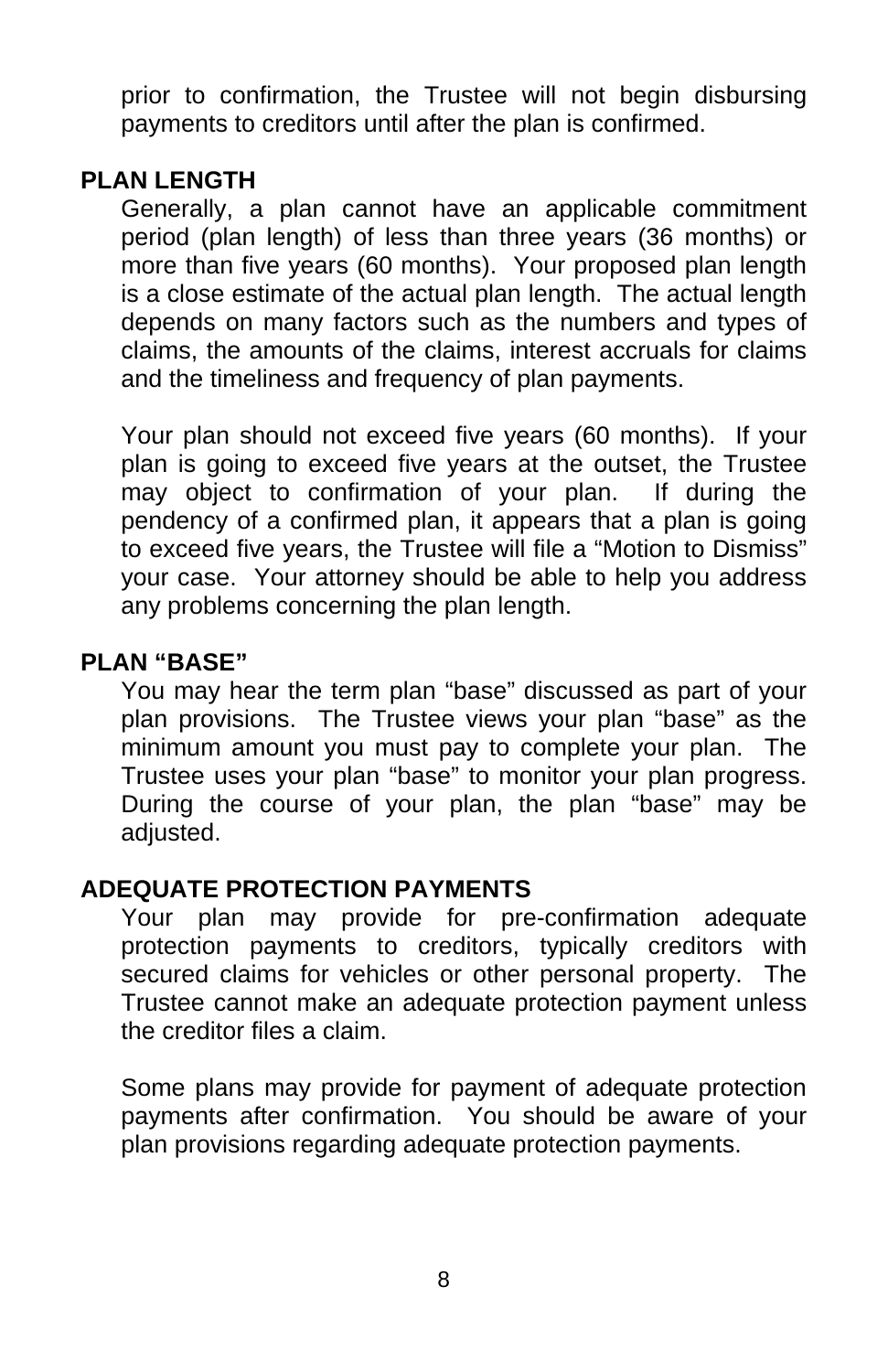# **ADJUSTMENTS OF PAYMENTS**

The Trustee cannot adjust or excuse plan payments. Your attorney can provide counsel regarding any issues relating to your ability to make plan payments. If you are unable to make your plan payments, you should contact your attorney.

### **MODIFICATION TO PLANS AFTER CONFIRMATION**

You may modify your plan as allowed by the Bankruptcy Code after confirmation. Upon filing of the modified plan, you must follow the modified plan unless the Bankruptcy Court does not approve your plan.

### **FAILURE TO PAY / MOTIONS TO DISMISS**

If the Trustee's office does not receive payments as required by your Chapter 13 plan, the Trustee, or possibly a creditor, will seek to have your case dismissed by filing a motion to dismiss. The motion will be set for hearing. If a motion to dismiss is filed, you and your attorney should receive a copy. If you have a change to your work or employment status, consult with your attorney.

#### **CHAPTER 13 BUSINESS CASE**

A debtor engaged in business is subject to the same requirements as individuals with only personal debts. A "business debtor" is defined under the Bankruptcy Code and may have additional requirements to complete a business questionnaire and to file periodic operating reports and<br>summaries of operations. Copies of the business Copies of the business. questionnaire and operating reports may be obtained from the Trustee's website, [www.13ark.com.](http://www.13ark.com/) A business debtor should contact his or her attorney regarding questions about business debtor status.

#### **ANNUAL REPORTS**

The Trustee will mail you and your attorney an Annual Report that shows the payments received by the Trustee and the payments made to creditors by the Trustee. You should review the Annual Report when you receive it so that you can make sure that payments are being disbursed as you understand your plan terms. You may also monitor your payments online through [www.13datacenter.com.](http://www.13datacenter.com/) If you have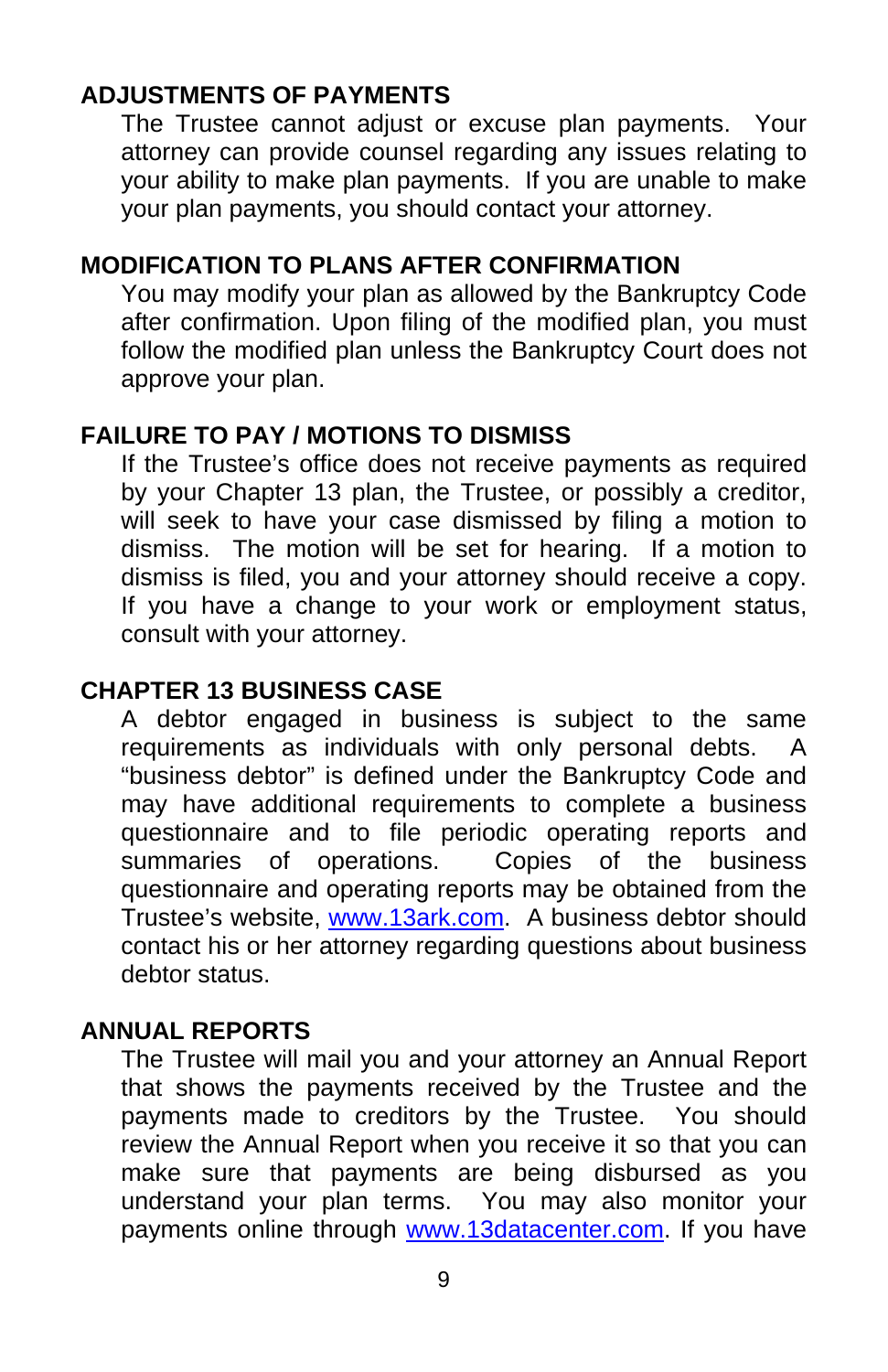questions regarding the payments made by the Trustee to your creditors, you should contact your attorney and the Trustee's office immediately.

### **ABOUT YOUR CREDITORS AND CLAIMS**

### **CONTACTS BY CREDITORS**

At the time of your bankruptcy filing, an "automatic stay" became effective that prohibits your creditors from attempting to collect debts or claims owing prior to your bankruptcy filing. If you receive collection notices from your creditors, you should send the notices to your attorney. Delinquency or other notices may be sent "accidentally" by creditors before the creditors know that a bankruptcy case has been filed. However, if you receive personal contacts and payment requests, you should inform the creditors that you have filed a Chapter 13 bankruptcy case and provide your case number, date of filing, your attorney's name and address. You also should report the contacts to your attorney.

#### **PAYMENTS TO CREDITORS**

**You cannot make "side deals" with creditors while you are in bankruptcy. You cannot pick and choose which creditors to pay because** *all* **of your debts must be addressed through your bankruptcy plan under Bankruptcy Court supervision.** 

#### **TYPES OF CLAIMS**

There are four basic types of claims: (1) administrative; (2) secured; (3) unsecured priority; and (4) unsecured non-priority (general unsecured).

### **HOW CREDITORS ARE PAID**

Payments made to the Trustee that are eligible for distribution are disbursed to creditors by the Trustee. The Trustee disburses at the beginning of a month for payments received during the prior month.

Typically, upon confirmation, the Trustee pays administrative costs, including a portion of the attorney's fees first; continuing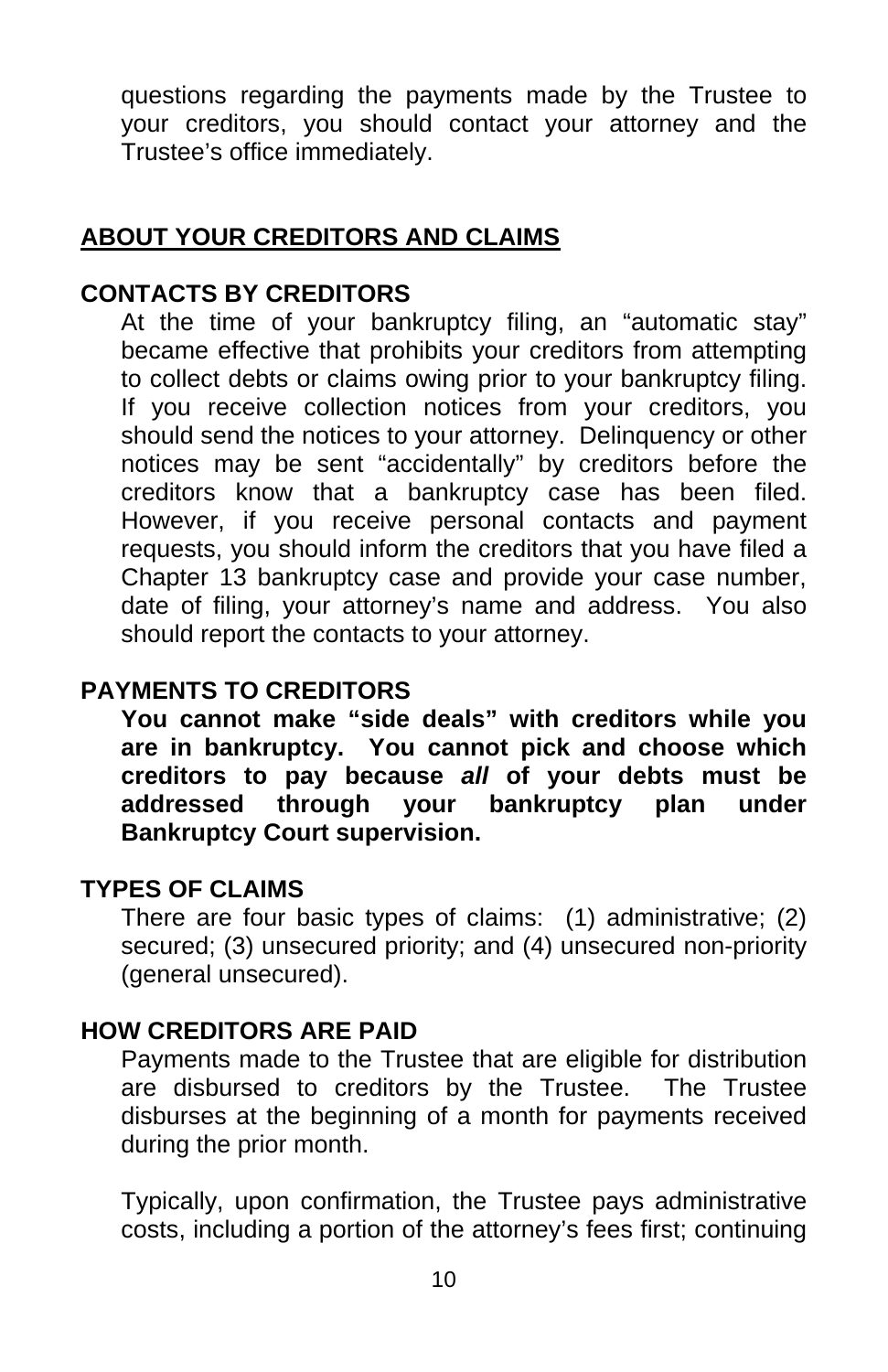debts and creditors holding liens and mortgages on your property second; other priority claims such as taxes next; and last, unsecured non-priority claim such as credit card debt, medical bills and trade debts. Because unsecured non-priority creditors usually are paid only after administrative, secured and unsecured priority claims have been paid, months or years may pass before payments to unsecured creditors are made.

#### **CLAIMS OF CREDITORS**

**To receive payment from the Trustee, a creditor must file a proof of claim.** The creditors generally are allowed 90 days from the first date set for the meeting of creditors to file claims. Approximately five months after your meeting of creditors, the Trustee's office will send you a "Summary Notice of Claims Filed" listing the creditors who have filed claims and the amounts of the claims. **You should read and examine the Summary Notice of Claims Filed very carefully. If a creditor is listed incorrectly or any amount claimed does not appear correct, contact your attorney at once. Unless your attorney objects to a claim, the Trustee generally will "allow" the amount that the creditor requests in the creditor's proof of claim as the correct amount of the claim, not the amount listed in your plan and schedules.** If a creditor does not file a claim within the time allowed and you want the creditor to be paid through your Chapter 13 plan, you should contact your attorney to discuss whether a claim can be filed by you on behalf of the creditor.

#### **LATE CLAIMS**

If a creditor files a claim after the claims deadline, the Trustee's office will typically assume that you want the claim to be allowed as a claim in your case and will file a "Summary Notice of Additional Claim." If you disagree with the claim, contact your attorney. Your attorney then must object to the claim.

#### **UNLISTED CREDITORS**

It is important to make sure that you have listed all of your creditors in your bankruptcy schedules. Unlisted prepetition creditors (creditors owed money at the time of filing) may not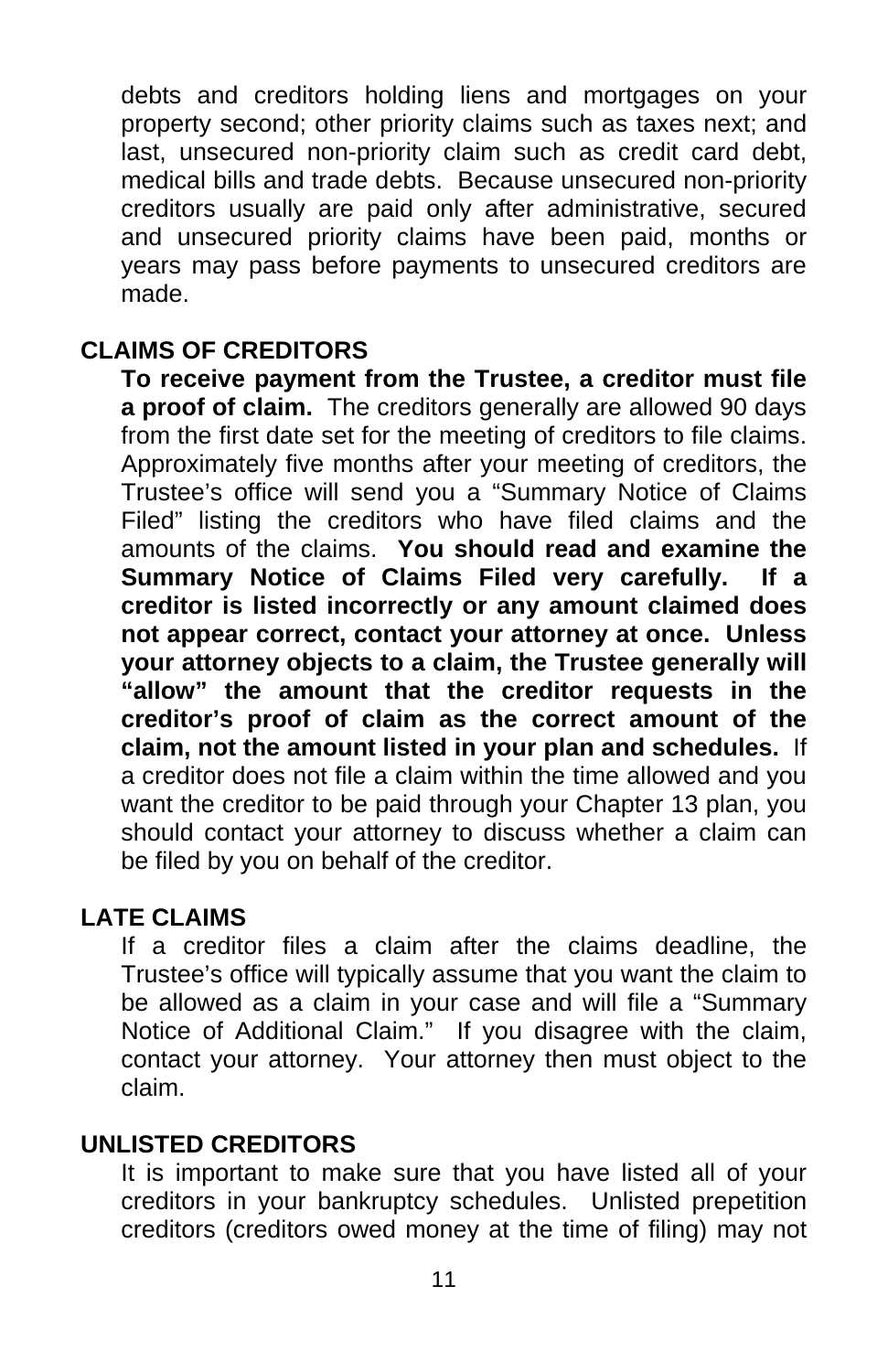be discharged if the creditors are not listed. If you discover an unlisted creditor, inform your attorney. **Do not delay if you discover an unlisted creditor.**

### **POST-PETITION CREDITORS**

**After filing, you should not incur debt (post-petition debt) without Bankruptcy Court approval.** If you incur postpetition debt, the debt may not be dischargeable or able to be paid in your Chapter 13 case. **Contact your attorney if you need to incur debt after filing.**

### **TRUSTEE PERCENTAGE FEE**

The Trustee recovers a percentage fee on Chapter 13 plan payments payable upon disbursement in order to defray the costs of administration. This fee may not exceed ten percent. This fee is authorized by the Bankruptcy Code.

### **COLLECTION EFFORTS AGAINST CODEBTORS**

A codebtor, cosigner, co-maker or a guarantor on any of your consumer debts is generally protected from collection efforts by the applicable creditor in your Chapter 13 case as a result of the "codebtor stay." To the extent that you have not proposed to pay the full amount of the cosigned debt in your plan, a creditor can seek relief from the codebtor stay to collect from the codebtor the portion of the debt that you do not propose to pay.

# **ABOUT YOUR ACTIVITIES**

# **SELLING PROPERTY**

**You cannot dispose of any of your property, including real estate and vehicles, without Court approval.** If you sell any of your property for a profit, the Court will decide where the proceeds should be paid. Some, or all, of the proceeds, after payment of any secured creditors holding liens on the property, may need to be paid to the Trustee for the benefit of the creditors in your bankruptcy case. If you dispose of your property without permission, the transaction could be set aside. **Consult your attorney prior to selling any property.**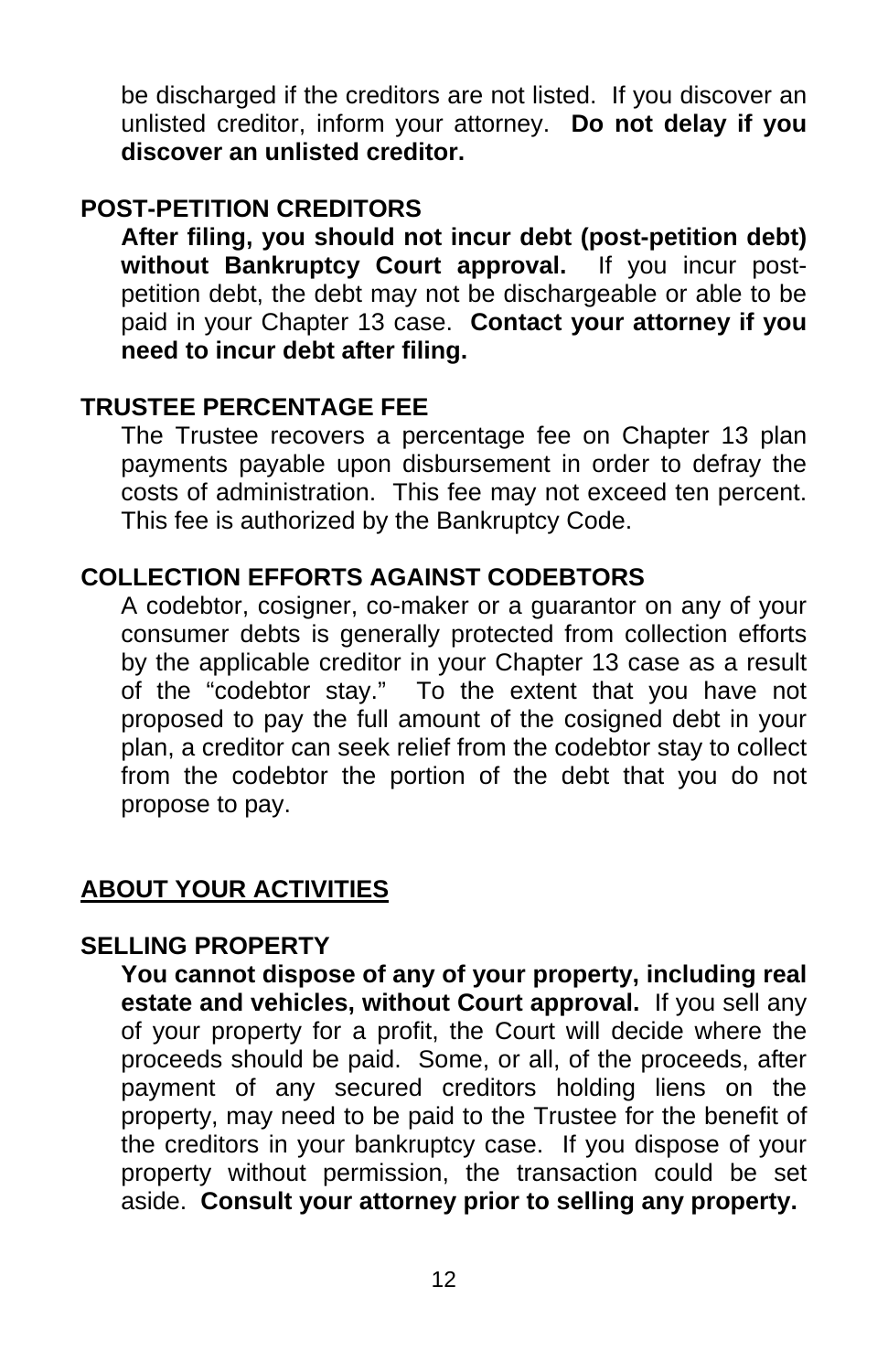# **OBTAINING CREDIT (BORROWING MONEY)**

**You are required to seek Bankruptcy Court approval prior to obtaining credit during your bankruptcy case.** If you need to obtain credit during your bankruptcy case, you should contact your attorney. If you need to purchase a car or obtain a loan, you will need Bankruptcy Court approval *prior* to taking action.

# **LAWSUITS OR OTHER LEGAL PROCEEDINGS**

**If you file a legal action or become involved in a legal proceeding during your bankruptcy case, contact your attorney.** Retention and payment of your attorney for the action (called special counsel) will need to be approved by the Bankruptcy Court. Any settlements of legal proceedings also will need to be approved by the Court. Funds received from lawsuits may need to be committed to your plan.

#### **ADDITIONAL INCOME**

**If you obtain additional income during your bankruptcy case, you should contact your attorney or the Trustee's Office.** The additional income may need to be committed to your plan. Additional income may include such things as a raise from your employer, a tax refund, sales proceeds, collection of lump sum amounts, such as an inheritance or funds from a lawsuit or personal injury settlement. **CONTACT YOUR ATTORNEY** *PRIOR* **TO SPENDING ADDITIONAL INCOME.**

#### **TAX REFUNDS**

Your plan may obligate you to pay all or a portion of any tax refunds that you receive during your case to the Trustee. If required to do so, you should timely remit the funds. **Indicate on your payment that you are sending a tax refund amount.**

#### **TAX RETURNS**

You may be required by your plan or Bankruptcy Court order to provide copies of your annual tax returns to the Trustee. You should provide copies of the returns to your attorney for timely submission to the Trustee. Failure to provide the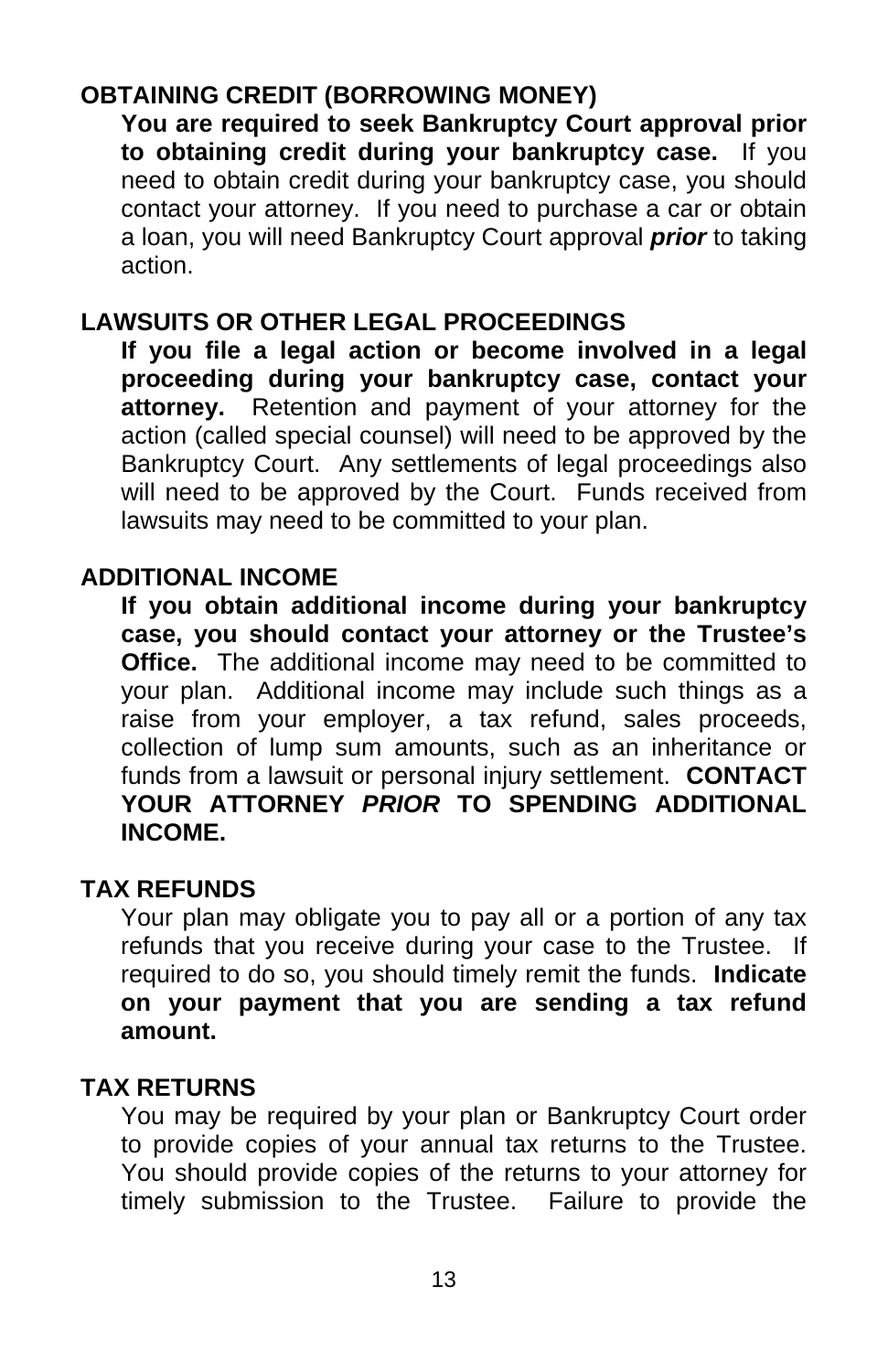returns as required may delay completion of your plan. The Trustee also may request copies of your annual tax returns.

### **ABOUT THE END OF YOUR CASE**

### **VOLUNTARY DISMISSAL OR CONVERSION**

The Bankruptcy Code allows you to request that your Chapter 13 case be dismissed at any time. If you want to dismiss your case, you should contact your attorney about the filing of a "Motion to Dismiss." **A dismissal of your Chapter 13 case will reinstate all unpaid or disputed debts, all interest and finance charges, all late charges and all debts of creditors, even for those creditors who did not file claims.** 

You also may have the option to convert your case to another chapter, such as Chapter 7, a liquidation proceeding. You should discuss the applicability of this option with your attorney.

### **COMPLETION OF PLAN**

**You should monitor your case throughout your plan term to ensure that the plan will be completed.** The best way to complete your plan is by making regular payments. Upon completion of payments, the Trustee files a "Certification of Final Payment" with the Court.

The Trustee will audit your plan progress periodically. If your plan will not complete during the plan term, the Trustee may file a motion to dismiss your case. You will need to consult with your attorney regarding completion of your plan or other options.

#### **HOME MORTGAGE CLAIMS**

If you are paying a claim through the Trustee's office that is secured by your home, the Trustee will send a "Notice of Final Cure" to your home mortgage creditor indicating that the claim and any arrearage amount have been paid at the time your plan is completed. The creditor has a period of time in which to respond. If the creditor disagrees or files no response, a "Motion to Determine Final Cure" will be filed with the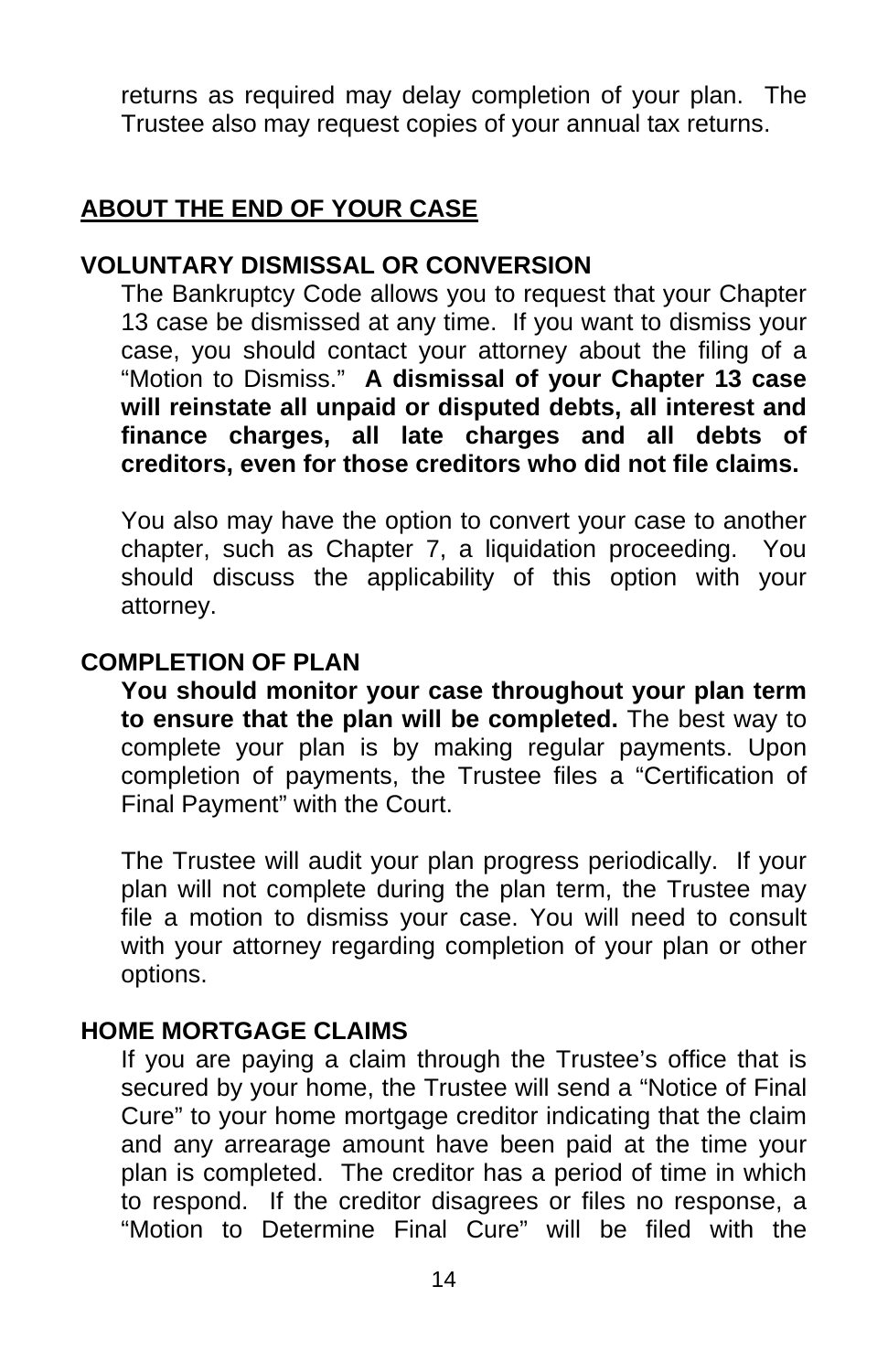Bankruptcy Court. During the time that the mortgage claim issues are being resolved, **you should continue to make your plan payments.** Completion of your plan may be delayed until any mortgage claim issues are resolved.

#### **DEBTOR EDUCATION**

Prior to receiving a discharge, each debtor must complete a financial management course. You should consider taking the course early in your case. The Trustee offers a course. Scheduling information about the Trustee's course may be found at [www.13ark.com.](http://www.13ark.com/) Your attorney also may direct you to a course. A certificate of completion of the course will need to be filed with the Court prior to a discharge being issued.

### **DOMESTIC SUPPORT OBLIGATIONS**

Upon the completion of your plan payments, you will receive a "Debtor's Certification Regarding Domestic Support Obligation Pursuant to 11 U.S.C. § 1328(a)." **You must complete this form and submit to your attorney for filing with the Bankruptcy Court even if you have** *never* **had a domestic support obligation.** If you had a domestic support obligation at the time you filed your case or become obligated to pay a domestic support obligation during your case, you are required to certify that all domestic support payments are current prior to the Court issuing a discharge. If you have never had a domestic support obligation, then you must certify that fact for the Court. **If you do not submit this form, your case may be subject to closing without a discharge.**

### **ELIGIBILITY FOR DISCHARGE**

Certain debtors may not be eligible for a Chapter 13 discharge. If a debtor received a discharge in a Chapter 7, 11 or 12 case filed during the four year period prior to filing the Chapter 13 case, the debtor is not eligible for a discharge. If a debtor received a discharge in a chapter 13 case filed or discharged within the two year period prior to filing the second Chapter 13 case, the debtor may not be eligible for a discharge.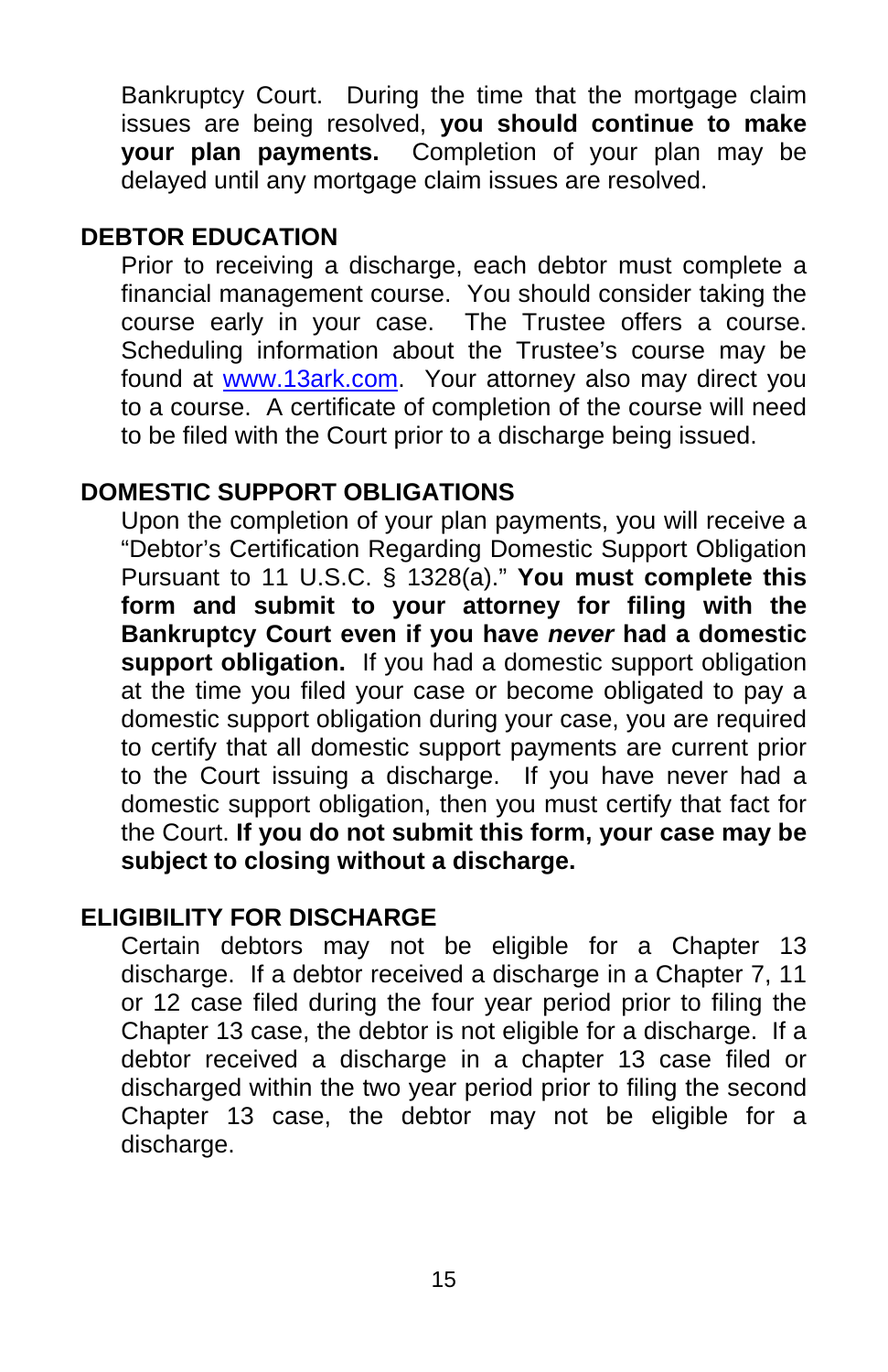# **DISCHARGE**

When you have completed your plan payments and other required obligations, you will receive notice from the Court through a "Discharge Order." The Discharge Order acts as an injunction against your creditors and prohibits your creditors from taking unauthorized action against you after your case is concluded. There may be certain exceptions from discharge for certain debts. **You should save a copy of your Discharge Order in case you need it in the future.** 

### **STOPPING PAYROLL DEDUCTIONS**

The Trustee will not cease a payroll deduction prior to plan completion unless authorized by your attorney in writing. The Bankruptcy Court will issue an order to stop the payroll deduction when a plan is completed. Because of processing delays, an employer may remit one or two additional payments after plan completion. The payments will be returned to you usually in the Trustee's next disbursement cycle.

### **FINAL REPORT AND ACCOUNT**

Before your case is closed, the Trustee's Office will prepare and file with the Bankruptcy Court a "Final Report and Account" regarding the administration of your case. You and your attorney will receive a copy.

### **CREDIT RATING**

The Trustee does not contact or report your case information to credit agencies. Your credit rating during and after completion of your Chapter 13 case will remain the opinion of any credit grantor who looks at your credit record. A credit rating is a record of your past credit performances. This record is made available to parties considering whether to grant you credit based on the creditors' applicable standards. Credit agencies may reflect your bankruptcy case on your credit report for a number of years.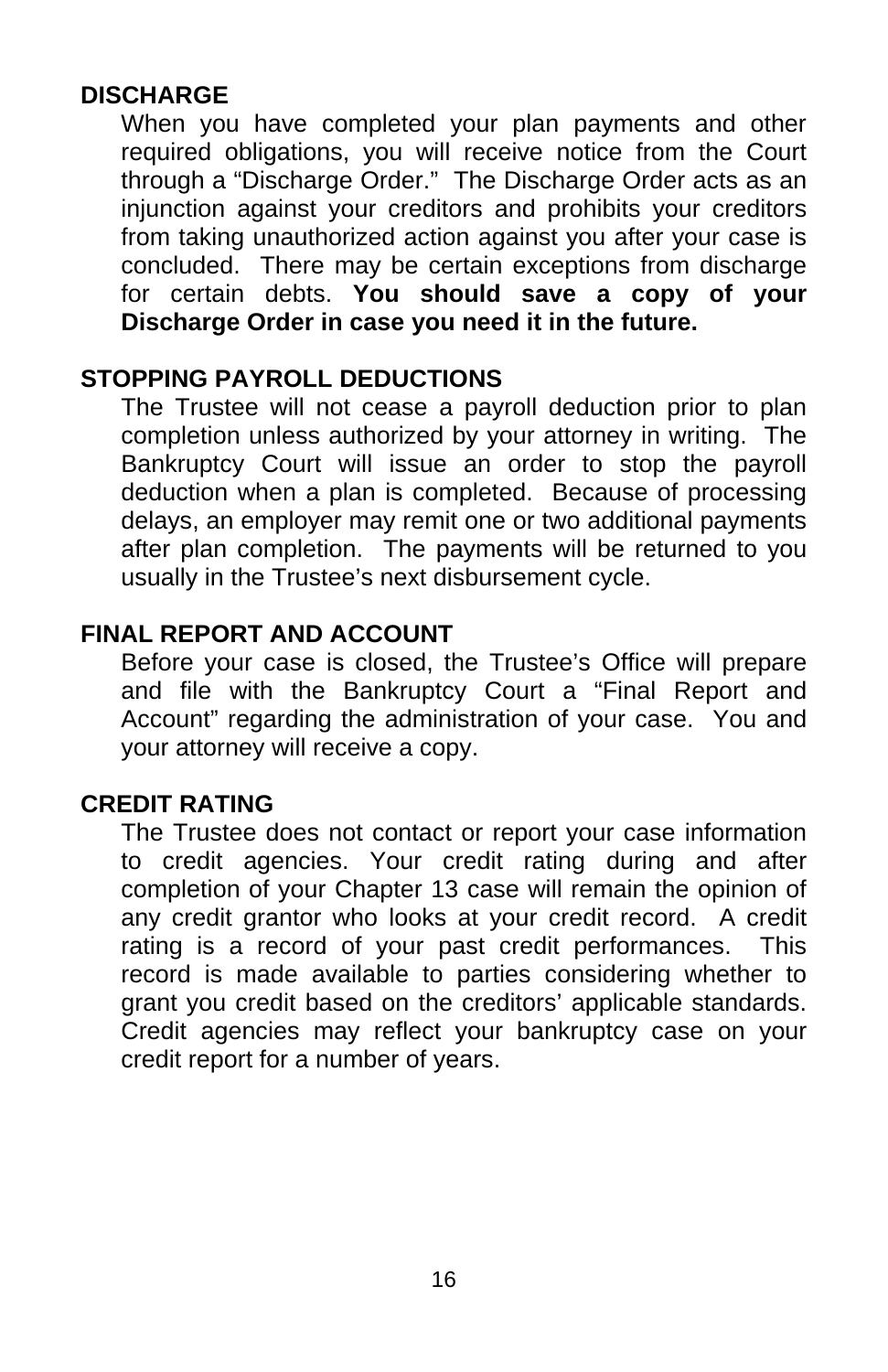# **NOTICE: INFORMATION RELATING TO YOUR CHAPTER 13 BANKRUPTCY CASE WILL BE MADE AVAILABLE ON THE INTERNET TO YOUR CREDITORS AND OTHER PARTIES IN INTEREST**

Pursuant to 11 U.S.C. §§ 1302(b)(1) and 704(7), your Chapter 13 Trustee has a duty, unless otherwise ordered by the Bankruptcy Court, to furnish information concerning the administration of your bankruptcy case as is requested by parties in interest. In furtherance of this duty, the Chapter 13 Trustee will make the following information available to parties in interest who request such information:

Your name, address, bankruptcy case number, state and district in which your case is pending and the Chapter 13 Trustee assigned to your case.

Your social security number may not be visible to parties in interest, but they will be able to search for your bankruptcy case using your social security number.

Information regarding claims filed against your bankruptcy case including the identity of the claimant, the type of claims (e.g., priority taxes, secured, unsecured, etc.) and the amount of the claims.

A history of all disbursements you make to the Chapter 13 Trustee in your bankruptcy case including the payee, date and amount of each payment.

You may review, without charge, the information about your chapter 13 bankruptcy case that is posted on the internet. If you believe the information about your bankruptcy cases is inaccurate, you can contact the Trustee to report the error.

The address where your information is posted is http://www.13network.com. The information also will be available through the National Data Center website at http://www.13datacenter.com.